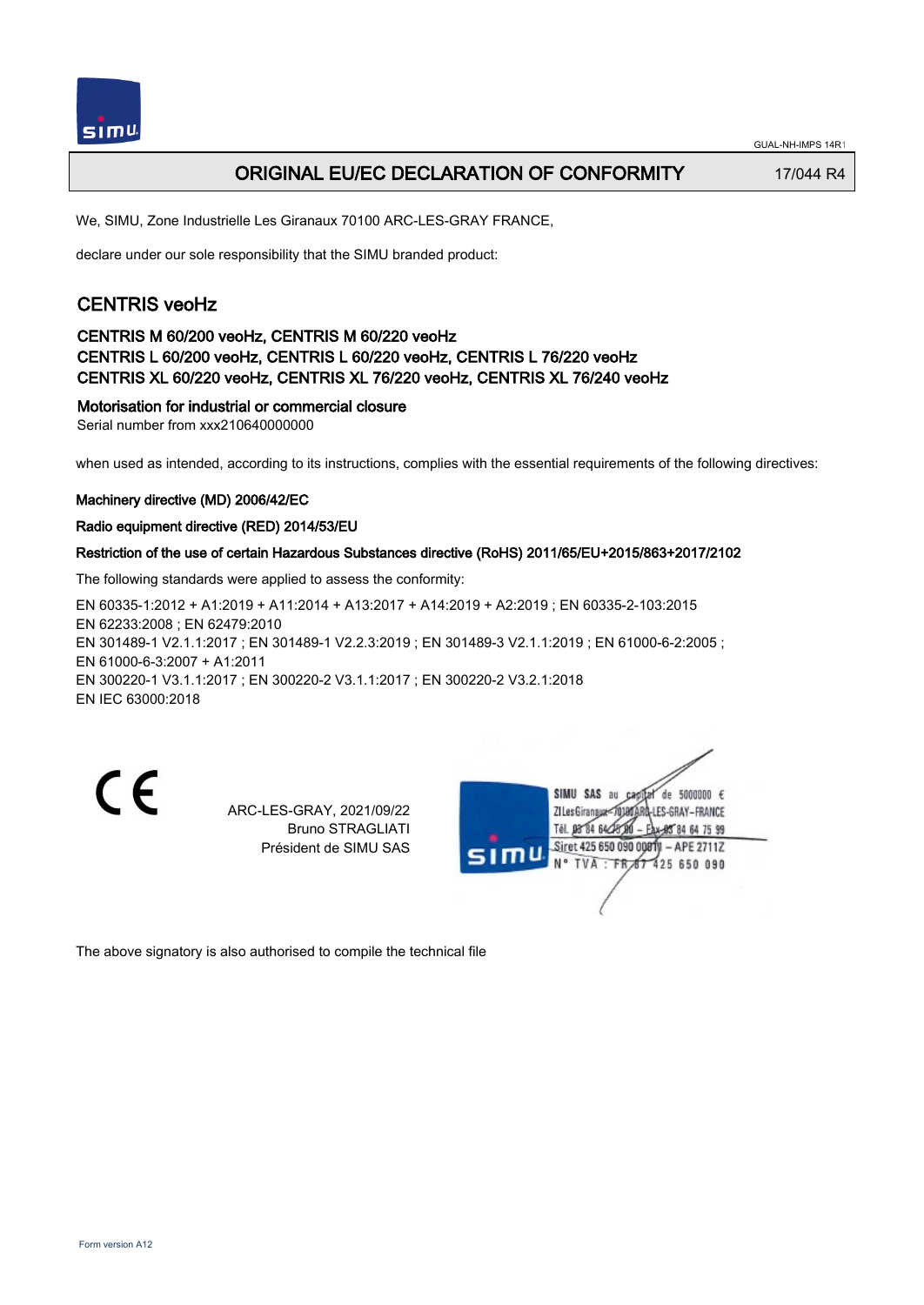



## ORIGINAL EU/EC DECLARATION OF CONFORMITY DECLARATION EU/CE DE CONFORMITE ORIGINALE

17/044 R4

We, SIMU, Zone Industrielle Les Giranaux 70100 ARC-LES-GRAY FRANCE, Nous,

declare under our sole responsibility that the SIMU branded product: declarons sous notre seule responsabilité que le produit de marque SIMU

# CENTRIS veoHz

### CENTRIS M 60/200 veoHz, CENTRIS M 60/220 veoHz CENTRIS L 60/200 veoHz, CENTRIS L 60/220 veoHz, CENTRIS L 76/220 veoHz CENTRIS XL 60/220 veoHz, CENTRIS XL 76/220 veoHz, CENTRIS XL 76/240 veoHz

### Motorisation for industrial or commercial closure

Motorisation pour fermeture commerciale ou industrielle

Serial number from xxx210640000000 Numéro de série à partir de

when used as intended, according to its instructions, complies with the essential requirements of the following directives: utilisé, selon l'usage prévu, comme décrit dans son manuel d'utilisation, est conforme aux exigences essentielles des directives suivantes

### Machinery directive (MD) 2006/42/EC

Directive Machine 2006/42/EC

### Radio equipment directive (RED) 2014/53/EU

Directive sur les équipements radio 2014/53/EU

### Restriction of the use of certain Hazardous Substances directive (RoHS) 2011/65/EU+2015/863+2017/2102

Directive RoHS 2011/65/EU+2015/863+2017/2102

The following standards were applied to assess the conformity: Les normes de référence suivantes ont été appliquées pour évaluer la conformité

EN 60335‑1:2012 + A1:2019 + A11:2014 + A13:2017 + A14:2019 + A2:2019 ; EN 60335‑2‑103:2015 EN 62233:2008 ; EN 62479:2010 EN 301489-1 V2.1.1:2017 ; EN 301489-1 V2.2.3:2019 ; EN 301489-3 V2.1.1:2019 ; EN 61000-6-2:2005 ; EN 61000‑6‑3:2007 + A1:2011 EN 300220‑1 V3.1.1:2017 ; EN 300220‑2 V3.1.1:2017 ; EN 300220‑2 V3.2.1:2018 EN IEC 63000:2018

C E

ARC-LES-GRAY, 2021/09/22 Bruno STRAGLIATI Président de SIMU SAS

SIMU SAS au de 5000000  $\epsilon$ ZI Les Giranaux</DJ80 -LES-GRAY-FRANCE Tél. 08 84 64 28 85 84 64 75 99 Siret 425 650 090 0081  $-$  APE 2711Z mu N° TVA · FRAT 425 650 090

The above signatory is also authorised to compile the technical file La personne signataire ci-dessus est aussi celle autorisée à constituer le dossier technique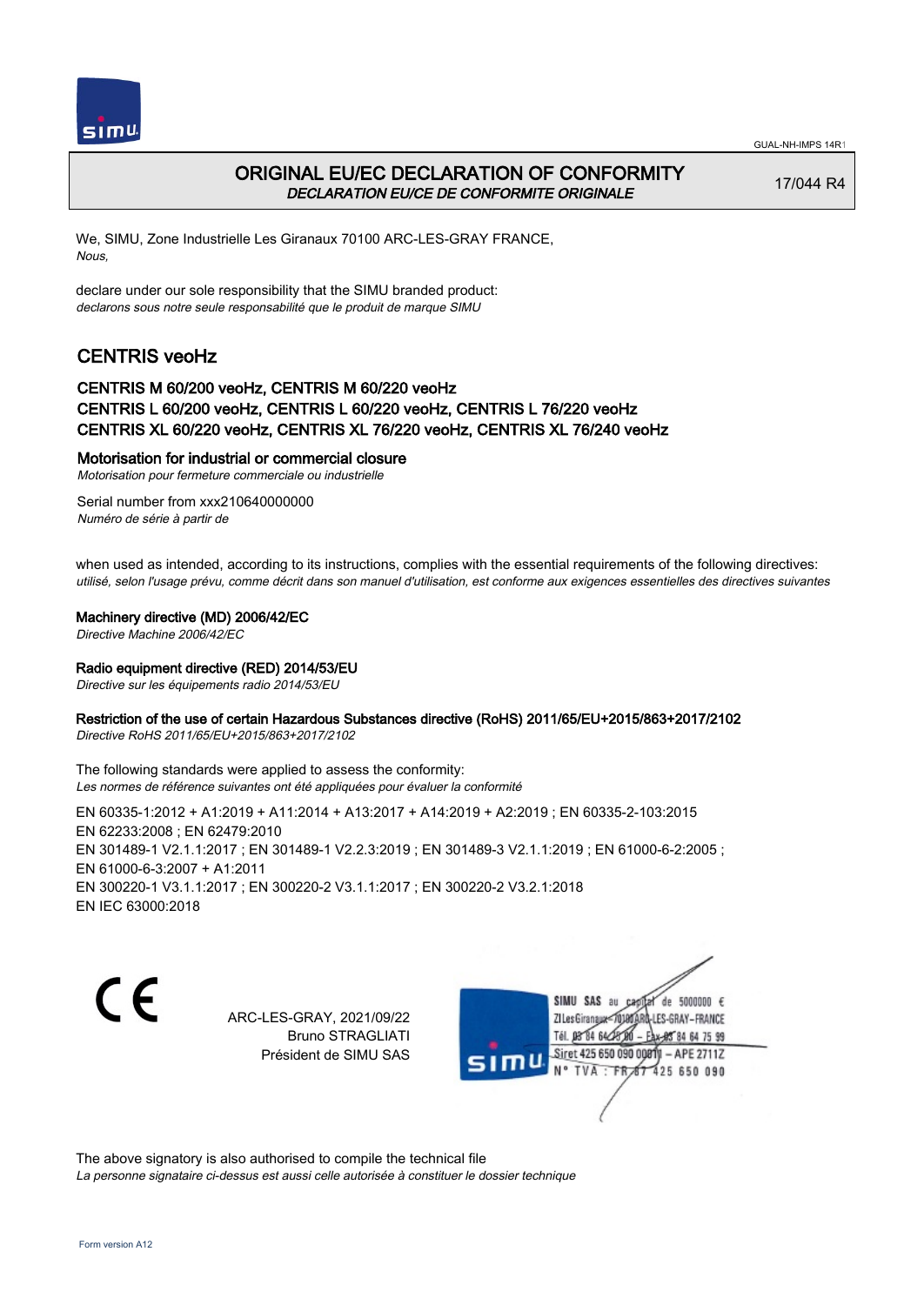



## ORIGINAL EU/EC DECLARATION OF CONFORMITY ORIGINAL EU/EG-KONFORMITÄTSERKLÄRUNG

17/044 R4

We, SIMU, Zone Industrielle Les Giranaux 70100 ARC-LES-GRAY FRANCE, Wir,

declare under our sole responsibility that the SIMU branded product: erklären unter unserer alleinigen Verantwortung, dass das mit der Marke SIMU versehene Produkt

# CENTRIS veoHz

### CENTRIS M 60/200 veoHz, CENTRIS M 60/220 veoHz CENTRIS L 60/200 veoHz, CENTRIS L 60/220 veoHz, CENTRIS L 76/220 veoHz CENTRIS XL 60/220 veoHz, CENTRIS XL 76/220 veoHz, CENTRIS XL 76/240 veoHz

### Motorisation for industrial or commercial closure

Motorisierung für gewerbliche Tore und Industrietore

Serial number from xxx210640000000 Seriennummer ab

when used as intended, according to its instructions, complies with the essential requirements of the following directives: den einschlägigen Bestimmungen der folgenden Richtlinien entspricht, wenn es nach den Anweisungen des Herstellers bestimmungsgemäß verwendet wird

### Machinery directive (MD) 2006/42/EC

Maschinenrichtlinie 2006/42/EC

### Radio equipment directive (RED) 2014/53/EU

Funkanlagen-Richtlinie 2014/53/EU

## Restriction of the use of certain Hazardous Substances directive (RoHS) 2011/65/EU+2015/863+2017/2102

RoHS-Richtlinie 2011/65/EU+2015/863+2017/2102

The following standards were applied to assess the conformity: Die Konformität wird durch die Einhaltung folgender Normen nachgewiesen

EN 60335‑1:2012 + A1:2019 + A11:2014 + A13:2017 + A14:2019 + A2:2019 ; EN 60335‑2‑103:2015 EN 62233:2008 ; EN 62479:2010 EN 301489-1 V2.1.1:2017 ; EN 301489-1 V2.2.3:2019 ; EN 301489-3 V2.1.1:2019 ; EN 61000-6-2:2005 ; EN 61000‑6‑3:2007 + A1:2011 EN 300220‑1 V3.1.1:2017 ; EN 300220‑2 V3.1.1:2017 ; EN 300220‑2 V3.2.1:2018 EN IEC 63000:2018

 $\epsilon$ 

ARC-LES-GRAY, 2021/09/22 Bruno STRAGLIATI Président de SIMU SAS



The above signatory is also authorised to compile the technical file

Die oben genannte Person ist auch bevollmächtigt, die relevanten technischen Unterlagen zusammenzustellen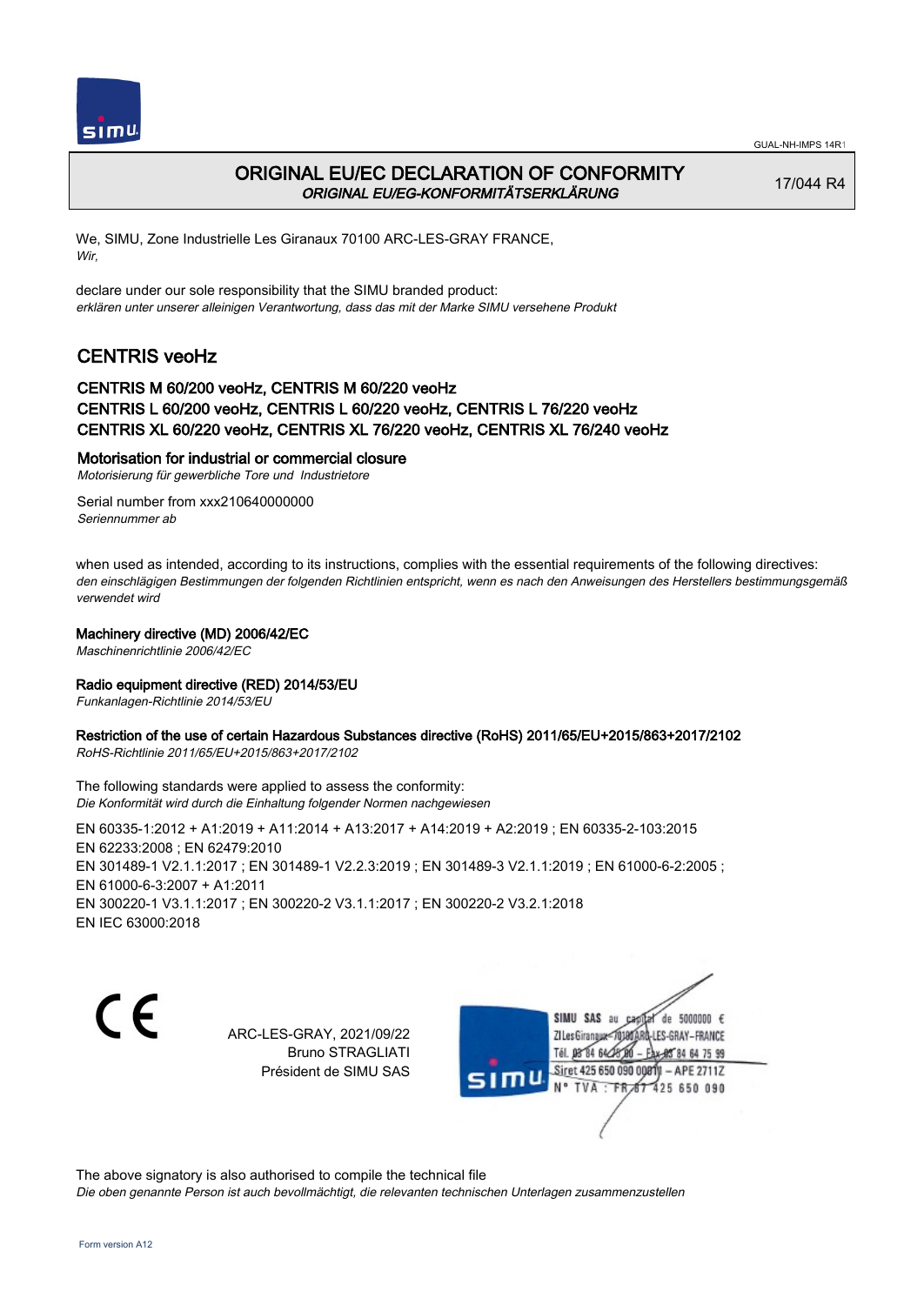



## ORIGINAL EU/EC DECLARATION OF CONFORMITY DECLARACIÓN UE/CE DE CONFORMIDAD ORIGINAL

17/044 R4

We, SIMU, Zone Industrielle Les Giranaux 70100 ARC-LES-GRAY FRANCE, Nosotros,

declare under our sole responsibility that the SIMU branded product: declaramos bajo nuestra única responsabilidad, que los productos de la marca SIMU

# CENTRIS veoHz

### CENTRIS M 60/200 veoHz, CENTRIS M 60/220 veoHz CENTRIS L 60/200 veoHz, CENTRIS L 60/220 veoHz, CENTRIS L 76/220 veoHz CENTRIS XL 60/220 veoHz, CENTRIS XL 76/220 veoHz, CENTRIS XL 76/240 veoHz

### Motorisation for industrial or commercial closure

Motorización de cierres industriales y comerciales

Serial number from xxx210640000000 número de serie a partir de

when used as intended, according to its instructions, complies with the essential requirements of the following directives: cuando se utilizan según el uso previsto, de conformidad con sus instrucciones, cumplen con los requisitos esenciales de las siguientes directivas

### Machinery directive (MD) 2006/42/EC

Directiva "Máquinas" 2006/42/EC

### Radio equipment directive (RED) 2014/53/EU

Directiva equipos radioeléctricos 2014/53/EU

# Restriction of the use of certain Hazardous Substances directive (RoHS) 2011/65/EU+2015/863+2017/2102

Directiva RoHS 2011/65/EU+2015/863+2017/2102

The following standards were applied to assess the conformity: Las siguientes normas de referencia han sido aplicadas para evaluar la conformidad

EN 60335‑1:2012 + A1:2019 + A11:2014 + A13:2017 + A14:2019 + A2:2019 ; EN 60335‑2‑103:2015 EN 62233:2008 ; EN 62479:2010 EN 301489-1 V2.1.1:2017 ; EN 301489-1 V2.2.3:2019 ; EN 301489-3 V2.1.1:2019 ; EN 61000-6-2:2005 ; EN 61000‑6‑3:2007 + A1:2011 EN 300220‑1 V3.1.1:2017 ; EN 300220‑2 V3.1.1:2017 ; EN 300220‑2 V3.2.1:2018 EN IEC 63000:2018

 $\epsilon$ 

ARC-LES-GRAY, 2021/09/22 Bruno STRAGLIATI Président de SIMU SAS

SIMU SAS au de 5000000  $\epsilon$ ZI Les Giranaux</r0) LES-GRAY-FRANCE Tél. 08 84 64 2 84 64 75 99 Siret 425 650 090 00811  $-$  APE 2711Z 425 650 090

The above signatory is also authorised to compile the technical file el firmante, anteriormente mencionado tambien esta facultado para elaborar el expediente tecnico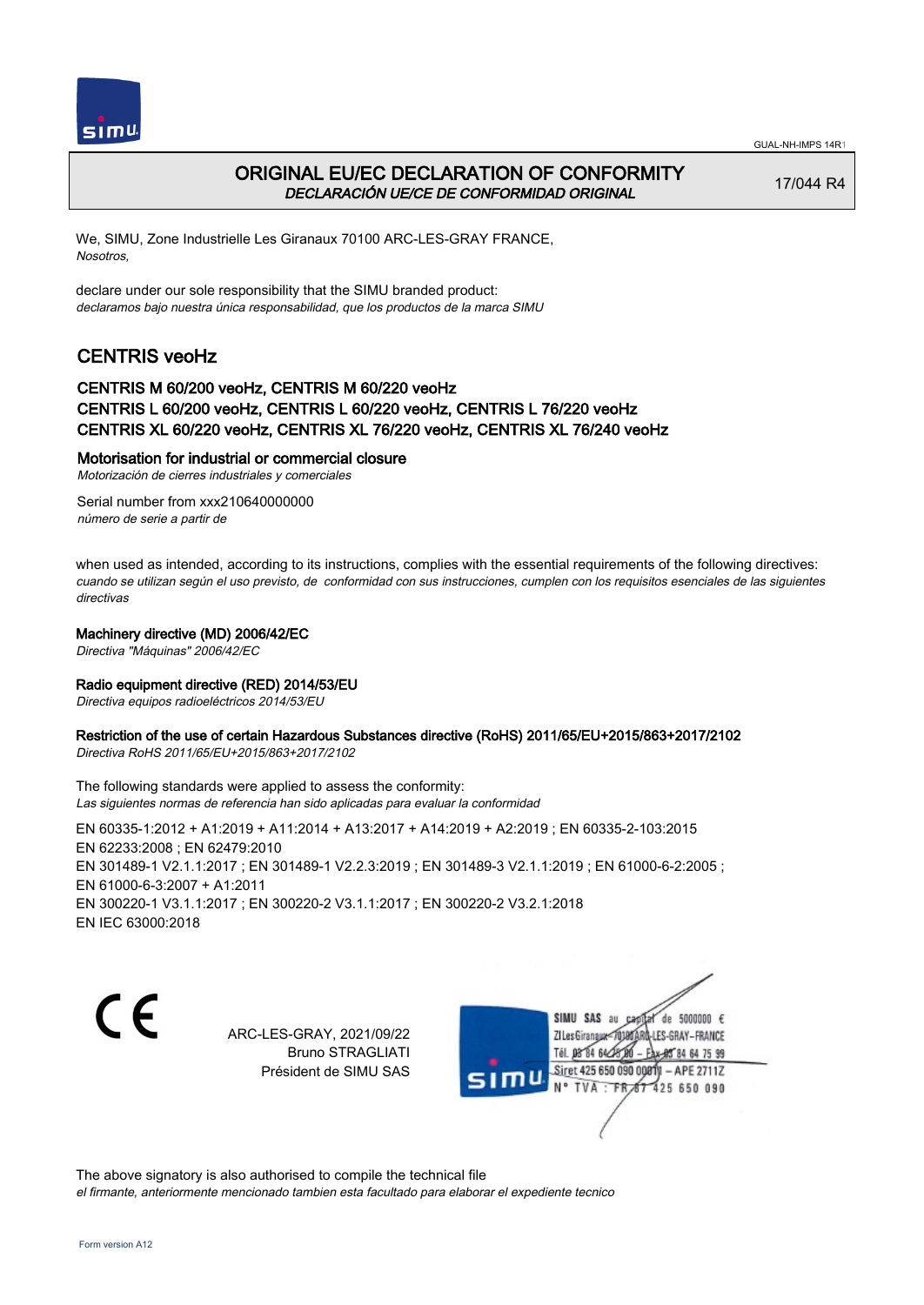



# ORIGINAL EU/EC DECLARATION OF CONFORMITY DICHIARAZIONE DI CONFORMITÀ UE/CE ORIGINALE

17/044 R4

We, SIMU, Zone Industrielle Les Giranaux 70100 ARC-LES-GRAY FRANCE, Noi,

declare under our sole responsibility that the SIMU branded product: dichiariamo sotto la nostra esclusiva responsabilità che l'appareccho di marca SIMU

# CENTRIS veoHz

## CENTRIS M 60/200 veoHz, CENTRIS M 60/220 veoHz CENTRIS L 60/200 veoHz, CENTRIS L 60/220 veoHz, CENTRIS L 76/220 veoHz CENTRIS XL 60/220 veoHz, CENTRIS XL 76/220 veoHz, CENTRIS XL 76/240 veoHz

#### Motorisation for industrial or commercial closure

Motorizzazione per portone e serranda commerciale o industriale

Serial number from xxx210640000000 Numero di serie a partire da

when used as intended, according to its instructions, complies with the essential requirements of the following directives: se utilizzato secondo l'uso previsto, come descritto nel suo manuale d'istruzioni, è conforme ai requisiti essenziali delle seguenti Direttive

#### Machinery directive (MD) 2006/42/EC

Direttiva Macchine 2006/42/EC

### Radio equipment directive (RED) 2014/53/EU

Direttiva apparecchiature radio 2014/53/EU

### Restriction of the use of certain Hazardous Substances directive (RoHS) 2011/65/EU+2015/863+2017/2102

Direttiva RoHS 2011/65/EU+2015/863+2017/2102

The following standards were applied to assess the conformity: I seguenti standard di riferimento sono stati applicati per ottenere la conformità

EN 60335‑1:2012 + A1:2019 + A11:2014 + A13:2017 + A14:2019 + A2:2019 ; EN 60335‑2‑103:2015 EN 62233:2008 ; EN 62479:2010 EN 301489-1 V2.1.1:2017 ; EN 301489-1 V2.2.3:2019 ; EN 301489-3 V2.1.1:2019 ; EN 61000-6-2:2005 ; EN 61000‑6‑3:2007 + A1:2011 EN 300220‑1 V3.1.1:2017 ; EN 300220‑2 V3.1.1:2017 ; EN 300220‑2 V3.2.1:2018 EN IEC 63000:2018

C E

ARC-LES-GRAY, 2021/09/22 Bruno STRAGLIATI Président de SIMU SAS

SIMU SAS au de 5000000  $\epsilon$ ZI Les Giranaux</br/>701807 -LES-GRAY-FRANCE Tél. 08 84 64 28 85 84 64 75 99 Siret 425 650 090 0081  $-$  APE 2711Z mu 425 650 090 TVA · FRAT

The above signatory is also authorised to compile the technical file Il firmatario è inoltre autorizzato a costituire il fascicolo tecnico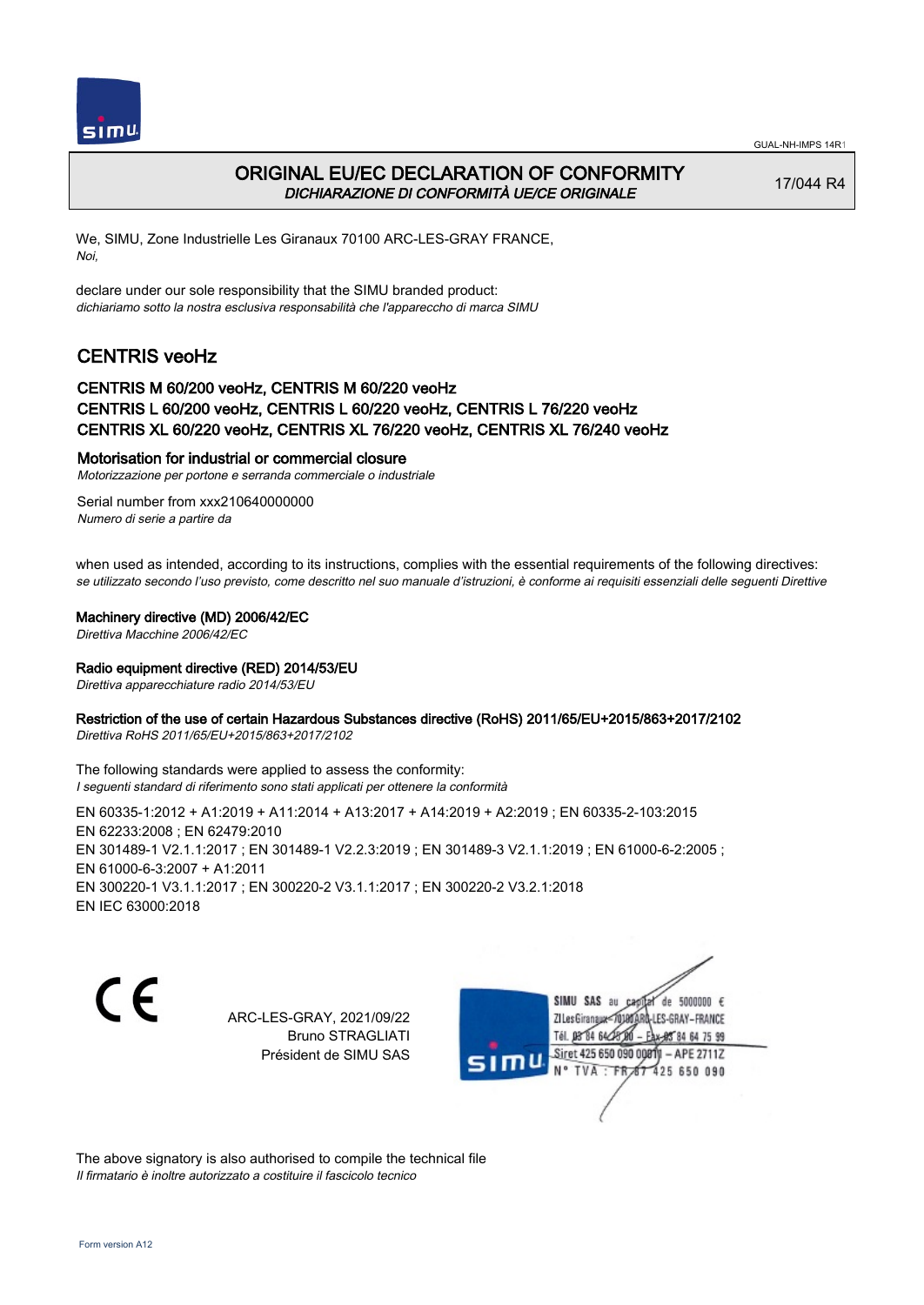



## ORIGINAL EU/EC DECLARATION OF CONFORMITY ОРИГИНАЛНА EU/EC ДЕКЛАРАЦИЯ ЗА СЪОТВЕТСТВИЕ

17/044 R4

We, SIMU, Zone Industrielle Les Giranaux 70100 ARC-LES-GRAY FRANCE, Ние,

declare under our sole responsibility that the SIMU branded product: декларираме на своя лична отговорност, че продукт с търговска марка SIMU

# CENTRIS veoHz

### CENTRIS M 60/200 veoHz, CENTRIS M 60/220 veoHz CENTRIS L 60/200 veoHz, CENTRIS L 60/220 veoHz, CENTRIS L 76/220 veoHz CENTRIS XL 60/220 veoHz, CENTRIS XL 76/220 veoHz, CENTRIS XL 76/240 veoHz

#### Motorisation for industrial or commercial closure

Моторизация за индустриални или търговски затваряния

Serial number from xxx210640000000 сериен номер от

when used as intended, according to its instructions, complies with the essential requirements of the following directives: когато се използва съобразно предназначението си и в съответствие с инструкциите е в съответствие с основните изисквания на следните директиви

#### Machinery directive (MD) 2006/42/EC

Машинна директива 2006/42/EC

### Radio equipment directive (RED) 2014/53/EU

Директива за радио оборудване 2014/53/EU

### Restriction of the use of certain Hazardous Substances directive (RoHS) 2011/65/EU+2015/863+2017/2102

RoHS Директива относно ограничението на употребата на определени опасни вещества в електрическото и електронното оборудване 2011/65/EU+2015/863+2017/2102

The following standards were applied to assess the conformity: Следните референтни стандарти са приложени за оценяване на съответствието

EN 60335‑1:2012 + A1:2019 + A11:2014 + A13:2017 + A14:2019 + A2:2019 ; EN 60335‑2‑103:2015 EN 62233:2008 ; EN 62479:2010 EN 301489‑1 V2.1.1:2017 ; EN 301489‑1 V2.2.3:2019 ; EN 301489‑3 V2.1.1:2019 ; EN 61000‑6‑2:2005 ; EN 61000‑6‑3:2007 + A1:2011 EN 300220‑1 V3.1.1:2017 ; EN 300220‑2 V3.1.1:2017 ; EN 300220‑2 V3.2.1:2018 EN IEC 63000:2018

C F

ARC-LES-GRAY, 2021/09/22 Bruno STRAGLIATI Président de SIMU SAS



The above signatory is also authorised to compile the technical file Гоеподписващия също е упълномощен да съставя техническо досие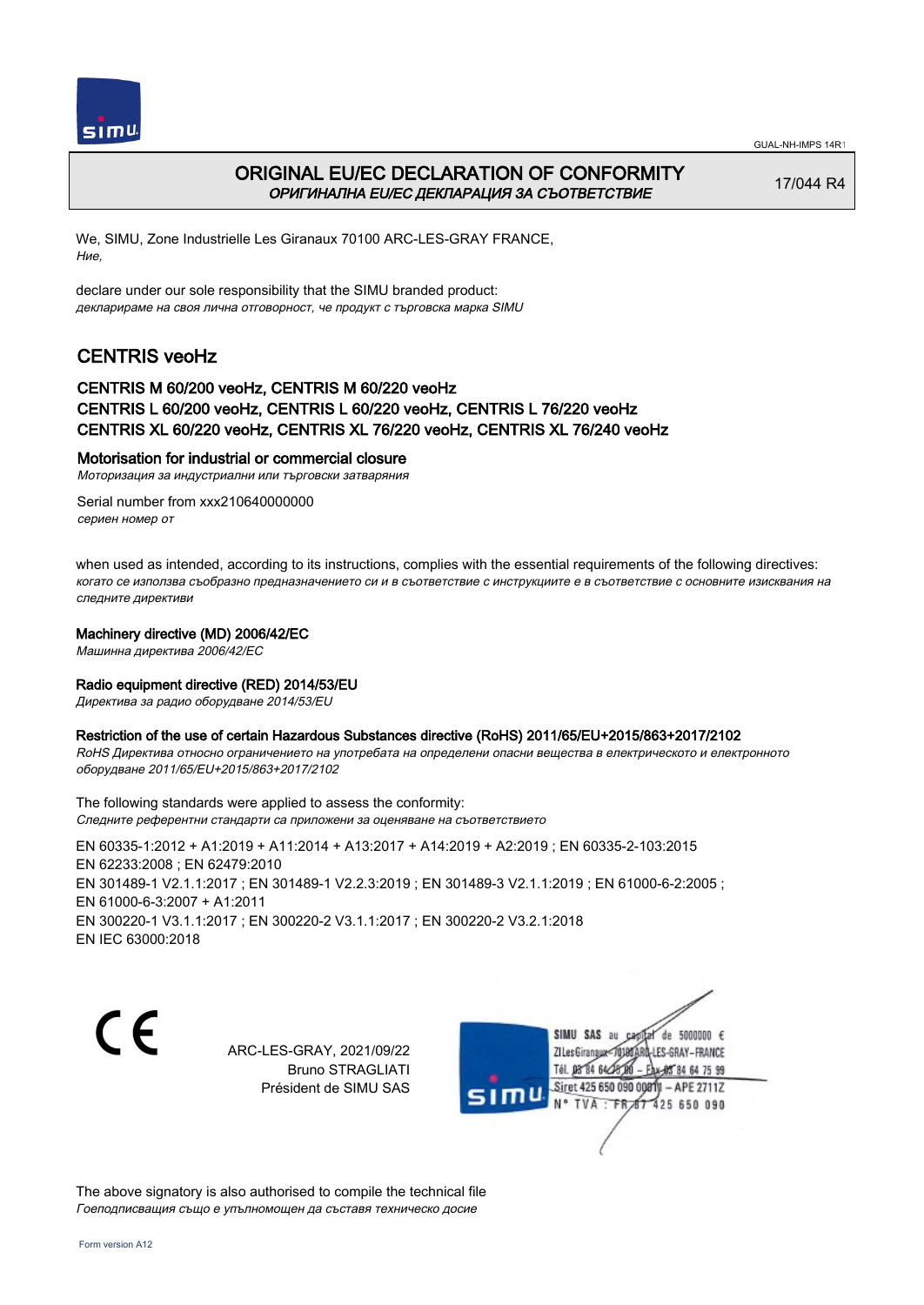

# ORIGINAL EU/EC DECLARATION OF CONFORMITY ORIGINÁLNÍ EU/ES PROHLÁŠENÍ O SHODĚ

17/044 R4

We, SIMU, Zone Industrielle Les Giranaux 70100 ARC-LES-GRAY FRANCE, My,

declare under our sole responsibility that the SIMU branded product: prohlašujeme na svou výlučnou odpovědnost, že výrobek značky SIMU

# CENTRIS veoHz

## CENTRIS M 60/200 veoHz, CENTRIS M 60/220 veoHz CENTRIS L 60/200 veoHz, CENTRIS L 60/220 veoHz, CENTRIS L 76/220 veoHz CENTRIS XL 60/220 veoHz, CENTRIS XL 76/220 veoHz, CENTRIS XL 76/240 veoHz

### Motorisation for industrial or commercial closure

Pohon pro průmyslová nebo komerční vrata

Serial number from xxx210640000000 Sériové číslo od

when used as intended, according to its instructions, complies with the essential requirements of the following directives: pokud je používán v souladu s účelem použití a s návodem, splňuje základní požadavky těchto směrnic

### Machinery directive (MD) 2006/42/EC

Směrnice o strojních zařízeních 2006/42/EC

### Radio equipment directive (RED) 2014/53/EU

Směrnice o dodávání rádiových zařízení na trh 2014/53/EU

### Restriction of the use of certain Hazardous Substances directive (RoHS) 2011/65/EU+2015/863+2017/2102

Směrnice o omezení používání některých nebezpečných látek v elektrických a elektronických zařízeních 2011/65/EU+2015/863+2017/2102

The following standards were applied to assess the conformity: Pro posouzení shody byly použity následující normy

EN 60335‑1:2012 + A1:2019 + A11:2014 + A13:2017 + A14:2019 + A2:2019 ; EN 60335‑2‑103:2015 EN 62233:2008 ; EN 62479:2010 EN 301489-1 V2.1.1:2017 ; EN 301489-1 V2.2.3:2019 ; EN 301489-3 V2.1.1:2019 ; EN 61000-6-2:2005 ; EN 61000‑6‑3:2007 + A1:2011 EN 300220‑1 V3.1.1:2017 ; EN 300220‑2 V3.1.1:2017 ; EN 300220‑2 V3.2.1:2018 EN IEC 63000:2018

( F

ARC-LES-GRAY, 2021/09/22 Bruno STRAGLIATI Président de SIMU SAS



The above signatory is also authorised to compile the technical file Výše uvedená osoba je také osoba pověřená sestavením technické dokumentace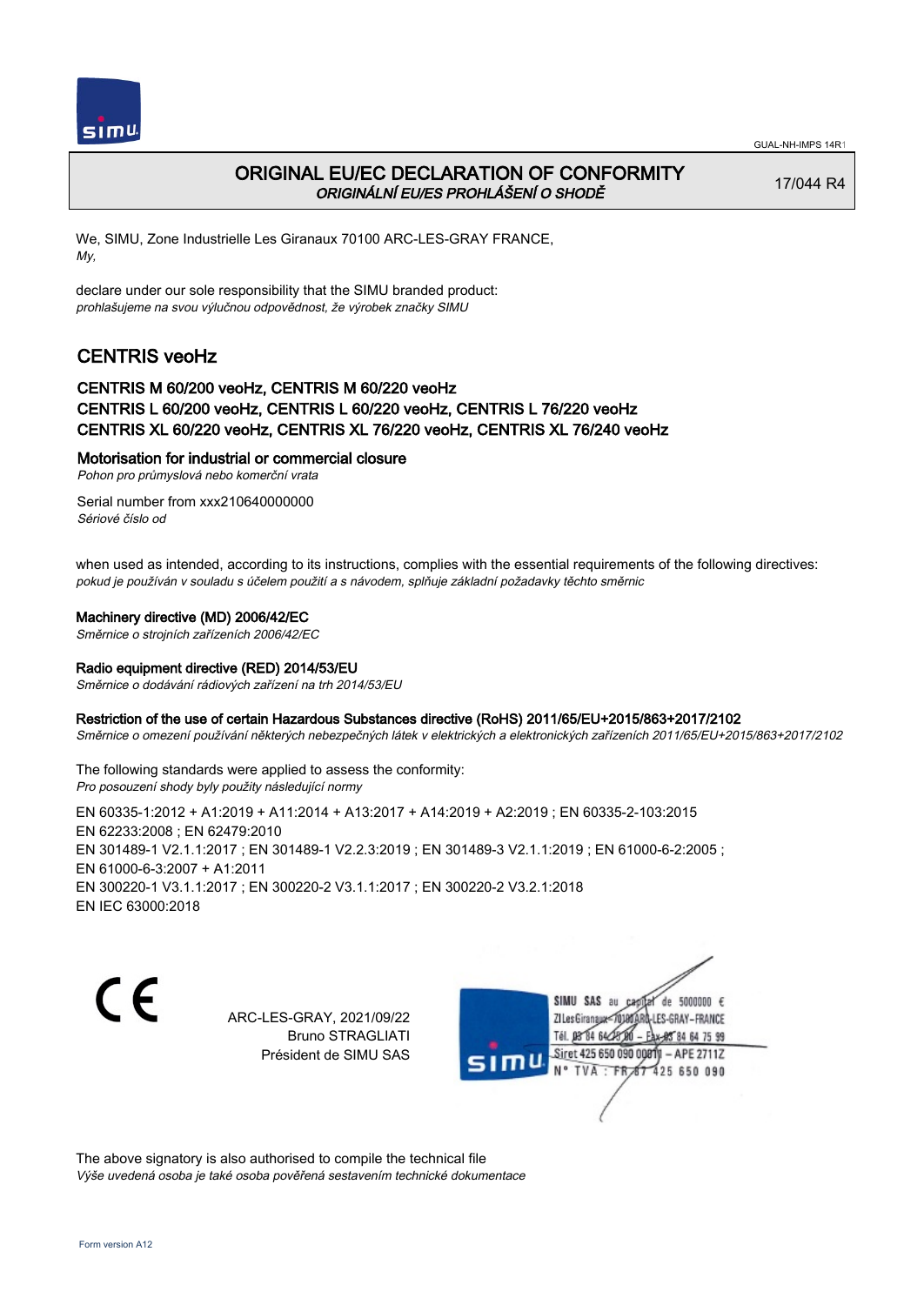



## ORIGINAL EU/EC DECLARATION OF CONFORMITY ORIGINAL EU/EF-OVERENSSTEMMELSESERKLÆRING

17/044 R4

We, SIMU, Zone Industrielle Les Giranaux 70100 ARC-LES-GRAY FRANCE, Vi,

declare under our sole responsibility that the SIMU branded product: erklærer som eneansvarlige, at SIMU mærkede produkter

# CENTRIS veoHz

### CENTRIS M 60/200 veoHz, CENTRIS M 60/220 veoHz CENTRIS L 60/200 veoHz, CENTRIS L 60/220 veoHz, CENTRIS L 76/220 veoHz CENTRIS XL 60/220 veoHz, CENTRIS XL 76/220 veoHz, CENTRIS XL 76/240 veoHz

### Motorisation for industrial or commercial closure

Motorisering til industriel eller kommerciel sikring

Serial number from xxx210640000000 serienummer fra

when used as intended, according to its instructions, complies with the essential requirements of the following directives: når det anvendes efter hensigten, efter dennes instrukser, overholder kravene i følgende direktiver

#### Machinery directive (MD) 2006/42/EC

Maskindirektivet 2006/42/EC

### Radio equipment directive (RED) 2014/53/EU

Radioudstyrsdirektivet 2014/53/EU

### Restriction of the use of certain Hazardous Substances directive (RoHS) 2011/65/EU+2015/863+2017/2102

RoHS direktiv 2011/65/EU+2015/863+2017/2102

The following standards were applied to assess the conformity: Referencestandarderne der følger blev anvendt til at vurdere overholdelsen

EN 60335‑1:2012 + A1:2019 + A11:2014 + A13:2017 + A14:2019 + A2:2019 ; EN 60335‑2‑103:2015 EN 62233:2008 ; EN 62479:2010 EN 301489-1 V2.1.1:2017 ; EN 301489-1 V2.2.3:2019 ; EN 301489-3 V2.1.1:2019 ; EN 61000-6-2:2005 ; EN 61000‑6‑3:2007 + A1:2011 EN 300220‑1 V3.1.1:2017 ; EN 300220‑2 V3.1.1:2017 ; EN 300220‑2 V3.2.1:2018 EN IEC 63000:2018

C E

ARC-LES-GRAY, 2021/09/22 Bruno STRAGLIATI Président de SIMU SAS

SIMU SAS au de 5000000  $\epsilon$ ZI Les Giranaux</DJ80AR -LES-GRAY-FRANCE Tél. 08 84 64 28 85 84 64 75 99 Siret 425 650 090 00811  $-$  APE 2711Z mu TVA: FR 67 425 650 090

The above signatory is also authorised to compile the technical file Personen nævnt ovenfor er også godkendt til at udarbejde det tekniske dossier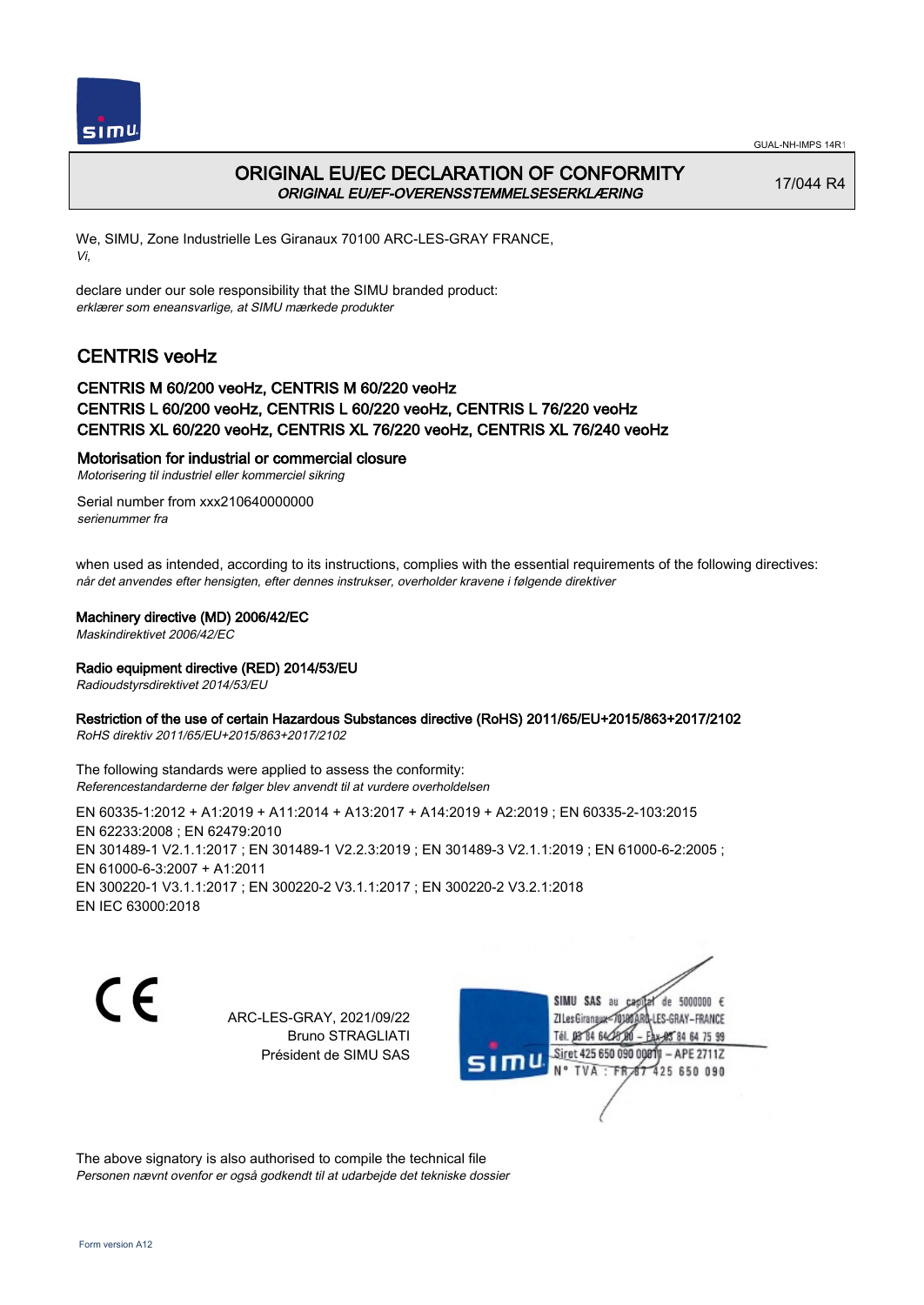

## ORIGINAL EU/EC DECLARATION OF CONFORMITY EL/EK VASTAVUSDEKLARATSIOON

17/044 R4

We, SIMU, Zone Industrielle Les Giranaux 70100 ARC-LES-GRAY FRANCE, Meie,

declare under our sole responsibility that the SIMU branded product: kinnitame kogu vastutusega, et SIMU kaubamärgiga tooted

# CENTRIS veoHz

### CENTRIS M 60/200 veoHz, CENTRIS M 60/220 veoHz CENTRIS L 60/200 veoHz, CENTRIS L 60/220 veoHz, CENTRIS L 76/220 veoHz CENTRIS XL 60/220 veoHz, CENTRIS XL 76/220 veoHz, CENTRIS XL 76/240 veoHz

### Motorisation for industrial or commercial closure

Tööstuslike ja kaubanduslike uste motoriseering

Serial number from xxx210640000000 Seerianumber alates

when used as intended, according to its instructions, complies with the essential requirements of the following directives: kui kasutatakse eesmärgipäraselt ja juhiste kohaselt, vastavad käesoleva direktiivi põhinõuetele

### Machinery directive (MD) 2006/42/EC

Masinate direktiiv 2006/42/EC

### Radio equipment directive (RED) 2014/53/EU

Direktiiv raadioseadmete turul kättesaadavuse kohta 2014/53/EU

### Restriction of the use of certain Hazardous Substances directive (RoHS) 2011/65/EU+2015/863+2017/2102

RoHs direktiiv ohtlike ainete kasutamise piirangute kohta elektri- ja elektroonikaseadmetes 2011/65/EU+2015/863+2017/2102

The following standards were applied to assess the conformity: Vastavusdeklaratsiooni hindamiseks kasutatakse järgmisi standardeid

EN 60335‑1:2012 + A1:2019 + A11:2014 + A13:2017 + A14:2019 + A2:2019 ; EN 60335‑2‑103:2015 EN 62233:2008 ; EN 62479:2010 EN 301489-1 V2.1.1:2017 ; EN 301489-1 V2.2.3:2019 ; EN 301489-3 V2.1.1:2019 ; EN 61000-6-2:2005 ; EN 61000‑6‑3:2007 + A1:2011 EN 300220‑1 V3.1.1:2017 ; EN 300220‑2 V3.1.1:2017 ; EN 300220‑2 V3.2.1:2018 EN IEC 63000:2018

( F

ARC-LES-GRAY, 2021/09/22 Bruno STRAGLIATI Président de SIMU SAS

SIMU SAS au de 5000000  $\epsilon$ ZI Les Giranaux</DJ80 -LES-GRAY-FRANCE Tél. 08 84 64 28 85 84 64 75 99 Siret 425 650 090 0081  $-$  APE 2711Z 425 650 090 TVA · FRAT

The above signatory is also authorised to compile the technical file Eelpool nimetatud isik on volitatud koostama tehnilist dokumentatsiooni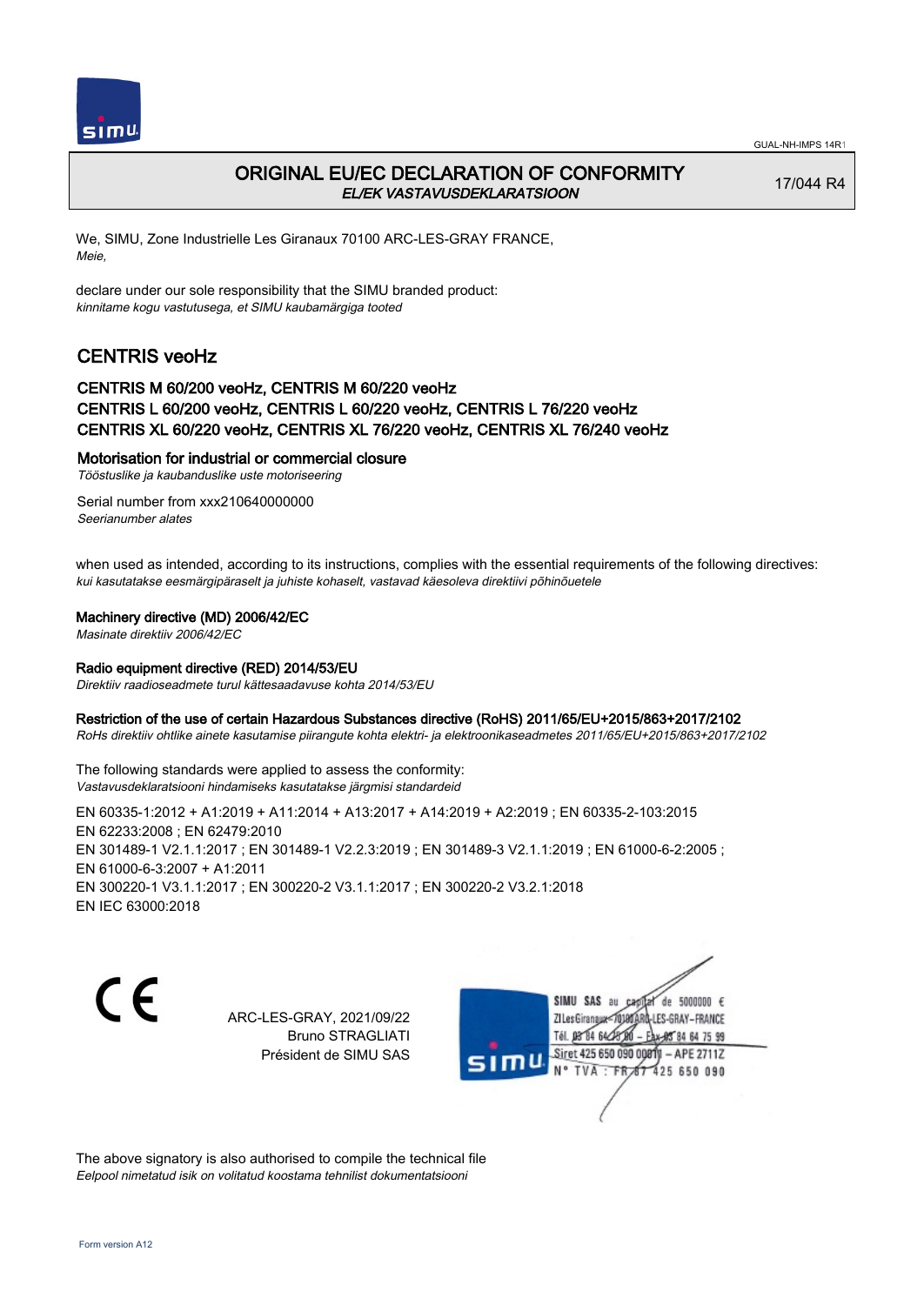



## ORIGINAL EU/EC DECLARATION OF CONFORMITY ALKUPERÄISET EU/EY-VAATIMUSTENMUKAISUUSVAKUUTUS

17/044 R4

We, SIMU, Zone Industrielle Les Giranaux 70100 ARC-LES-GRAY FRANCE, Me,

declare under our sole responsibility that the SIMU branded product: vakuutamme omalla vastuullamme, että SIMU merkkituote

# CENTRIS veoHz

### CENTRIS M 60/200 veoHz, CENTRIS M 60/220 veoHz CENTRIS L 60/200 veoHz, CENTRIS L 60/220 veoHz, CENTRIS L 76/220 veoHz CENTRIS XL 60/220 veoHz, CENTRIS XL 76/220 veoHz, CENTRIS XL 76/240 veoHz

### Motorisation for industrial or commercial closure

Rullautuvien murtosuojien motorisointi

Serial number from xxx210640000000 sarjanumerot

when used as intended, according to its instructions, complies with the essential requirements of the following directives: kun käytettynä oikein ja sen ohjeiden mukaan, noudattaa seuraavien direktiivien olennaisia vaatimuksia

### Machinery directive (MD) 2006/42/EC

Konedirektiivin 2006/42/EC

### Radio equipment directive (RED) 2014/53/EU

Radiolaitteiden direktiivin 2014/53/EU

### Restriction of the use of certain Hazardous Substances directive (RoHS) 2011/65/EU+2015/863+2017/2102

RoHS direktiivin 2011/65/EU+2015/863+2017/2102

The following standards were applied to assess the conformity: Seuraavia viitestandardeja sovellettiin vaatimustenmukaisuusvakuutusta arvioitaessa

EN 60335‑1:2012 + A1:2019 + A11:2014 + A13:2017 + A14:2019 + A2:2019 ; EN 60335‑2‑103:2015 EN 62233:2008 ; EN 62479:2010 EN 301489-1 V2.1.1:2017 ; EN 301489-1 V2.2.3:2019 ; EN 301489-3 V2.1.1:2019 ; EN 61000-6-2:2005 ; EN 61000‑6‑3:2007 + A1:2011 EN 300220‑1 V3.1.1:2017 ; EN 300220‑2 V3.1.1:2017 ; EN 300220‑2 V3.2.1:2018 EN IEC 63000:2018

C E

ARC-LES-GRAY, 2021/09/22 Bruno STRAGLIATI Président de SIMU SAS

SIMU SAS au de 5000000  $\epsilon$ ZI Les Giranaux</DJ80AF -LES-GRAY-FRANCE Tél. 08 84 64 28 85 84 64 75 99 Siret 425 650 090 00811  $-$  APE 2711Z mu 425 650 090 TVA FRAT

The above signatory is also authorised to compile the technical file Yllä allekirjoittaja on myös valtuutettu kokoamaan teknisten tiedostojen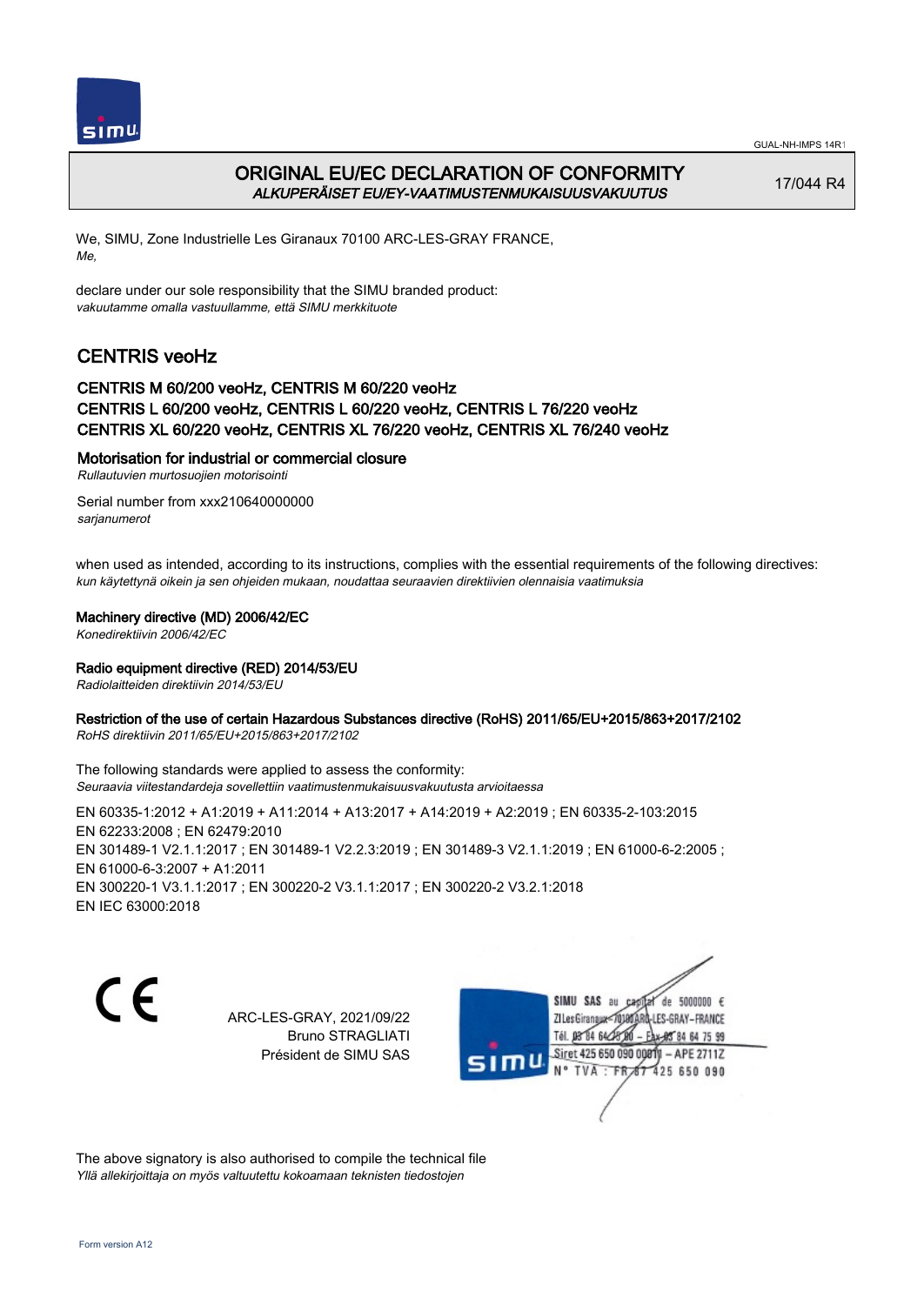



## ORIGINAL EU/EC DECLARATION OF CONFORMITY ΠΡΩΤΟΤΥΠΟ ΔΗΛΩΣΗ ΣΥΜΜΟΡΦΩΣΗΣ ΕΕ/EK

17/044 R4

We, SIMU, Zone Industrielle Les Giranaux 70100 ARC-LES-GRAY FRANCE, εμείς,

declare under our sole responsibility that the SIMU branded product: Δηλώνουμε αναλαμβάνοντας την αποκλειστική ευθύνη ότι το επώνυμο προϊόν SIMU

# CENTRIS veoHz

### CENTRIS M 60/200 veoHz, CENTRIS M 60/220 veoHz CENTRIS L 60/200 veoHz, CENTRIS L 60/220 veoHz, CENTRIS L 76/220 veoHz CENTRIS XL 60/220 veoHz, CENTRIS XL 76/220 veoHz, CENTRIS XL 76/240 veoHz

### Motorisation for industrial or commercial closure

Μηχανοκίνηση για βιομηχανικά ή εμπορικά κλεισίματα

Serial number from xxx210640000000 σειριακό αριθμό από

when used as intended, according to its instructions, complies with the essential requirements of the following directives: όταν χρησιμοποιείται όπως έχει προβλεφθεί, σύμφωνα με τις οδηγίες του, συμφωνεί με τις βασικές απαιτήσεις των ακόλουθων οδηγιών

### Machinery directive (MD) 2006/42/EC

Οδηγία περι μηχανικού εξοπλισμού 2006/42/EC

### Radio equipment directive (RED) 2014/53/EU

Οδηγία ραδιοεξοπλισμού 2014/53/EU

### Restriction of the use of certain Hazardous Substances directive (RoHS) 2011/65/EU+2015/863+2017/2102

Οδηγίας RoHS 2011/65/EU+2015/863+2017/2102

The following standards were applied to assess the conformity: Τα πρότυπα αναφοράς που ακολουθούν εφαρμόστηκαν με σκοπό την αξιολόγηση της συμμόρφωσης

EN 60335‑1:2012 + A1:2019 + A11:2014 + A13:2017 + A14:2019 + A2:2019 ; EN 60335‑2‑103:2015 EN 62233:2008 ; EN 62479:2010 EN 301489‑1 V2.1.1:2017 ; EN 301489‑1 V2.2.3:2019 ; EN 301489‑3 V2.1.1:2019 ; EN 61000‑6‑2:2005 ; EN 61000‑6‑3:2007 + A1:2011 EN 300220‑1 V3.1.1:2017 ; EN 300220‑2 V3.1.1:2017 ; EN 300220‑2 V3.2.1:2018 EN IEC 63000:2018

C F

ARC-LES-GRAY, 2021/09/22 Bruno STRAGLIATI Président de SIMU SAS

SIMU SAS au  $\cosh 4$  de 5000000  $\epsilon$ ZI Les Giranaux</DJ80AR LES-GRAY-FRANCE Tél. 08 84 64 28 80 85 84 64 75 99 Siret 425 650 090 0081  $-$  APE 2711Z TVA: FR 67 425 650 090

The above signatory is also authorised to compile the technical file

Το πρόσωπο που αναφέρεται παραπάνω είναι επίσης εξουσιοδοτημένο να καταρτίσει τον τεχνικό φάκελο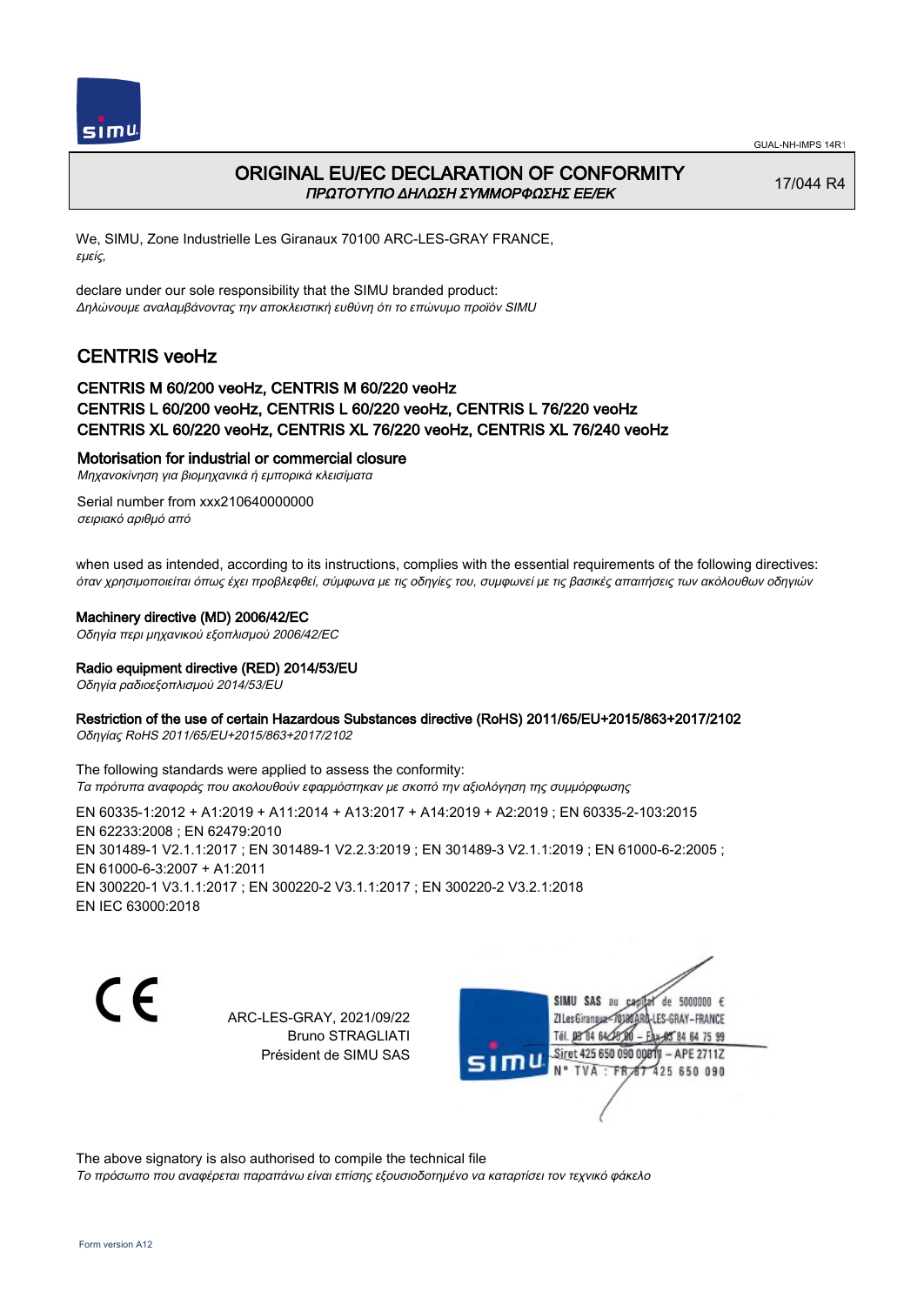



# ORIGINAL EU/EC DECLARATION OF CONFORMITY ORGINALNA EU/EC DEKLARACIJA O USKLAĐENOSTI

17/044 R4

We, SIMU, Zone Industrielle Les Giranaux 70100 ARC-LES-GRAY FRANCE, Mi,

declare under our sole responsibility that the SIMU branded product: izjavljujemo pod punom odgovornošču da je proizvod marke SIMU

# CENTRIS veoHz

## CENTRIS M 60/200 veoHz, CENTRIS M 60/220 veoHz CENTRIS L 60/200 veoHz, CENTRIS L 60/220 veoHz, CENTRIS L 76/220 veoHz CENTRIS XL 60/220 veoHz, CENTRIS XL 76/220 veoHz, CENTRIS XL 76/240 veoHz

### Motorisation for industrial or commercial closure

Motorizacija industrijskih vrata

Serial number from xxx210640000000 Serijski broj iz

when used as intended, according to its instructions, complies with the essential requirements of the following directives: ako se upotrebljava prema namjeni, prema važećim uputama, usklađen sa prijeko potrebnim zahtijevima slijedećih direktiva

#### Machinery directive (MD) 2006/42/EC

Direktiva o strojevima 2006/42/EC

### Radio equipment directive (RED) 2014/53/EU

Direktiva za radijsku opremu 2014/53/EU

### Restriction of the use of certain Hazardous Substances directive (RoHS) 2011/65/EU+2015/863+2017/2102

Direktiva RoHS 2011/65/EU+2015/863+2017/2102

The following standards were applied to assess the conformity: Slijedeće reference standarda se primjenjuju da se odredi usklađenost

EN 60335‑1:2012 + A1:2019 + A11:2014 + A13:2017 + A14:2019 + A2:2019 ; EN 60335‑2‑103:2015 EN 62233:2008 ; EN 62479:2010 EN 301489-1 V2.1.1:2017 ; EN 301489-1 V2.2.3:2019 ; EN 301489-3 V2.1.1:2019 ; EN 61000-6-2:2005 ; EN 61000‑6‑3:2007 + A1:2011 EN 300220‑1 V3.1.1:2017 ; EN 300220‑2 V3.1.1:2017 ; EN 300220‑2 V3.2.1:2018 EN IEC 63000:2018

C E

ARC-LES-GRAY, 2021/09/22 Bruno STRAGLIATI Président de SIMU SAS

SIMU SAS au de 5000000  $\epsilon$ ZI Les Giranaux</DJ80AR -LES-GRAY-FRANCE Tél. 08 84 64 28 85 84 64 75 99 Siret 425 650 090 0081  $-$  APE 2711Z 425 650 090 TVA · FRAT

The above signatory is also authorised to compile the technical file Gore navedeni potpisnik također je ovlašten za sastavljanje tehničkog dokumenta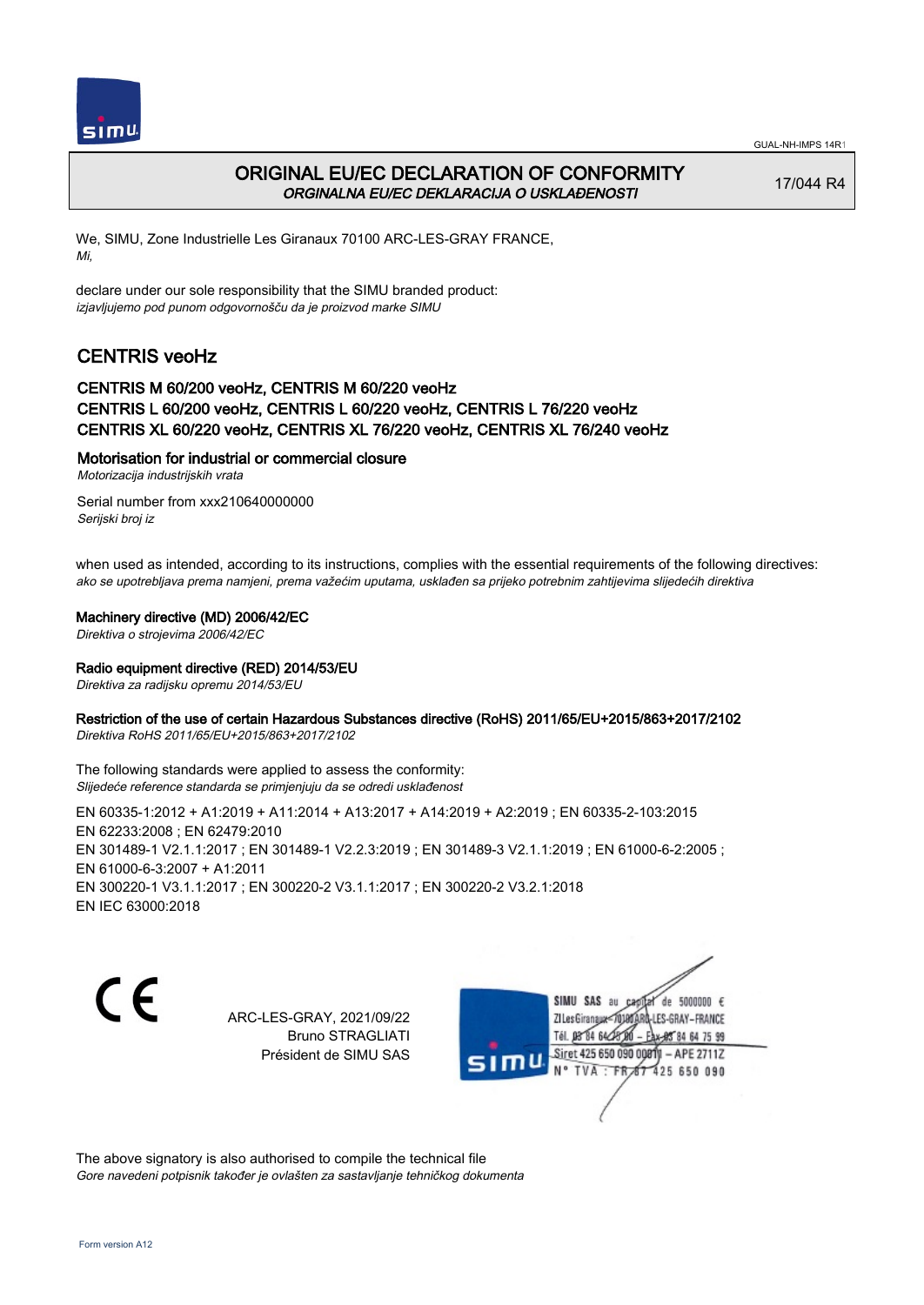

## ORIGINAL EU/EC DECLARATION OF CONFORMITY Eredeti EU/CE Megfelelőségi Nyilatkozat

17/044 R4

We, SIMU, Zone Industrielle Les Giranaux 70100 ARC-LES-GRAY FRANCE, Alulírott,

declare under our sole responsibility that the SIMU branded product: felelősségünk teljes tudatában kijelentjük, hogy a szóban forgó SIMU termék

# CENTRIS veoHz

## CENTRIS M 60/200 veoHz, CENTRIS M 60/220 veoHz CENTRIS L 60/200 veoHz, CENTRIS L 60/220 veoHz, CENTRIS L 76/220 veoHz CENTRIS XL 60/220 veoHz, CENTRIS XL 76/220 veoHz, CENTRIS XL 76/240 veoHz

### Motorisation for industrial or commercial closure

Ipari vagy lakossági bejáratok motorizálása

Serial number from xxx210640000000 Sorozatszámtól

when used as intended, according to its instructions, complies with the essential requirements of the following directives: megfelel, az alábbi irányelvekben megfogalmazott alapvető követelményeknek

### Machinery directive (MD) 2006/42/EC

Gépekre vonatkozó irányelv 2006/42/EC

### Radio equipment directive (RED) 2014/53/EU

A rádióberendezésekről szóló irányelv 2014/53/EU

### Restriction of the use of certain Hazardous Substances directive (RoHS) 2011/65/EU+2015/863+2017/2102

RoHS irányelv 2011/65/EU+2015/863+2017/2102

The following standards were applied to assess the conformity: A megfelelőség biztosításának érdekében az alábbi szabványok kerültek alkalmazásra

EN 60335‑1:2012 + A1:2019 + A11:2014 + A13:2017 + A14:2019 + A2:2019 ; EN 60335‑2‑103:2015 EN 62233:2008 ; EN 62479:2010 EN 301489-1 V2.1.1:2017 ; EN 301489-1 V2.2.3:2019 ; EN 301489-3 V2.1.1:2019 ; EN 61000-6-2:2005 ; EN 61000‑6‑3:2007 + A1:2011 EN 300220‑1 V3.1.1:2017 ; EN 300220‑2 V3.1.1:2017 ; EN 300220‑2 V3.2.1:2018 EN IEC 63000:2018

C E

ARC-LES-GRAY, 2021/09/22 Bruno STRAGLIATI Président de SIMU SAS

SIMU SAS au de 5000000  $\epsilon$ ZI Les Giranaux</DJ80AF -LES-GRAY-FRANCE Tél. 08 84 64 28 85 84 64 75 99 Siret 425 650 090 0081  $-$  APE 2711Z 425 650 090 TVA · FRAT

The above signatory is also authorised to compile the technical file A fent említett aláíró is jogosult a műszaki dokumentáció összeállítására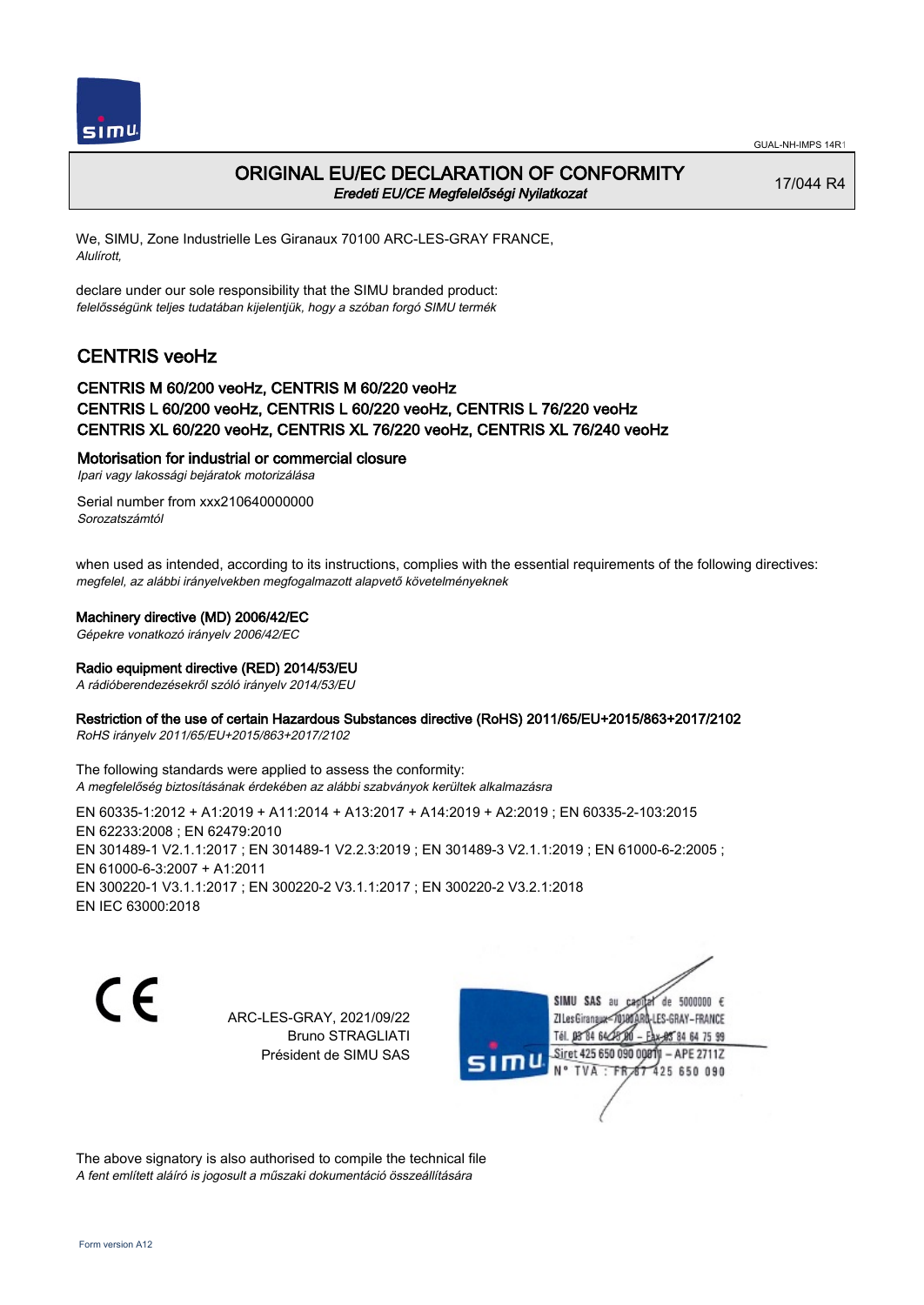



## ORIGINAL EU/EC DECLARATION OF CONFORMITY ORIGINALI ES/EB ATITIKTIES DEKLARACIJA

17/044 R4

We, SIMU, Zone Industrielle Les Giranaux 70100 ARC-LES-GRAY FRANCE, Mes,

declare under our sole responsibility that the SIMU branded product: atsakingai deklaruojame, kad SIMU kompanijos produktas

# CENTRIS veoHz

### CENTRIS M 60/200 veoHz, CENTRIS M 60/220 veoHz CENTRIS L 60/200 veoHz, CENTRIS L 60/220 veoHz, CENTRIS L 76/220 veoHz CENTRIS XL 60/220 veoHz, CENTRIS XL 76/220 veoHz, CENTRIS XL 76/240 veoHz

### Motorisation for industrial or commercial closure

Pramoninių ir komercinių uždangų automatizavimas

Serial number from xxx210640000000 Serijos numeris nuo

when used as intended, according to its instructions, complies with the essential requirements of the following directives: naudojamas pagal paskirtį, pagal gamintojo instrukcijas, atitinka esminius šių Direktyvų reikalavimus

### Machinery directive (MD) 2006/42/EC

Mašinų direktyva 2006/42/EC

### Radio equipment directive (RED) 2014/53/EU

Radijo ryšio įrenginių direktyva 2014/53/EU

### Restriction of the use of certain Hazardous Substances directive (RoHS) 2011/65/EU+2015/863+2017/2102

PMNA (RoHS) direktyva 2011/65/EU+2015/863+2017/2102

The following standards were applied to assess the conformity: Įverinti deklaruojamą atitiktį buvo taikomi toliau nurodyti standartai

EN 60335‑1:2012 + A1:2019 + A11:2014 + A13:2017 + A14:2019 + A2:2019 ; EN 60335‑2‑103:2015 EN 62233:2008 ; EN 62479:2010 EN 301489-1 V2.1.1:2017 ; EN 301489-1 V2.2.3:2019 ; EN 301489-3 V2.1.1:2019 ; EN 61000-6-2:2005 ; EN 61000‑6‑3:2007 + A1:2011 EN 300220‑1 V3.1.1:2017 ; EN 300220‑2 V3.1.1:2017 ; EN 300220‑2 V3.2.1:2018 EN IEC 63000:2018

C E

ARC-LES-GRAY, 2021/09/22 Bruno STRAGLIATI Président de SIMU SAS

SIMU SAS au de 5000000  $\epsilon$ capital ZI Les Giranaux</DJ80AR LES-GRAY-FRANCE Tél. 08 84 64 28 48 84 64 75 99 Siret 425 650 090 00811  $-$  APE 2711Z mu TVA: FR 67 425 650 090

The above signatory is also authorised to compile the technical file Asmuo, pasirašęs šią deklaraciją, taip pat turi įgaliojimą sudaryti techninę bylą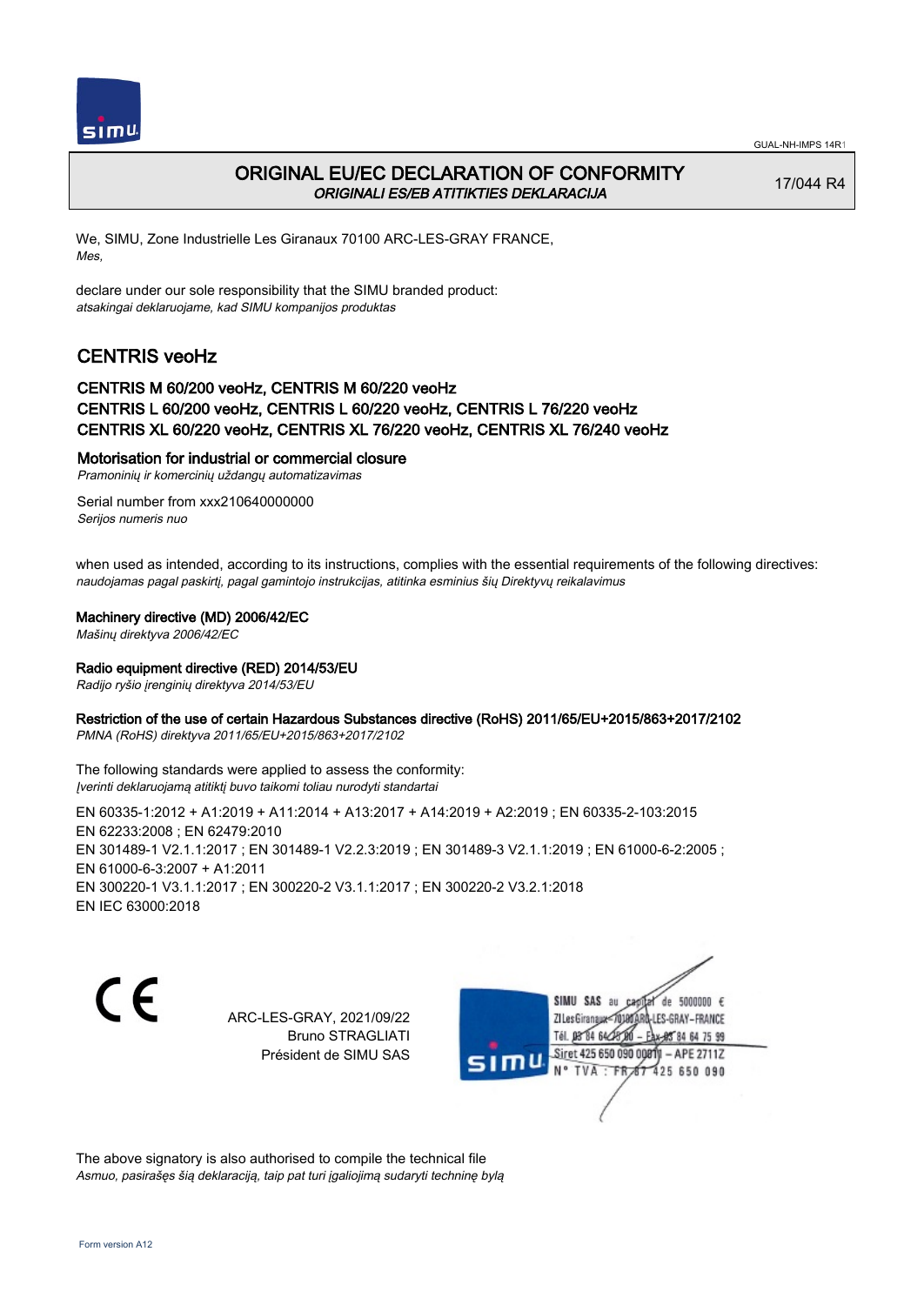

# ORIGINAL EU/EC DECLARATION OF CONFORMITY ES/EK ATBILSTĪBAS DEKLARĀCIJA

17/044 R4

We, SIMU, Zone Industrielle Les Giranaux 70100 ARC-LES-GRAY FRANCE, Mēs,

declare under our sole responsibility that the SIMU branded product: ar pilnu atbildību, apliecinām, ka SIMU zīmola produkti,

# CENTRIS veoHz

### CENTRIS M 60/200 veoHz, CENTRIS M 60/220 veoHz CENTRIS L 60/200 veoHz, CENTRIS L 60/220 veoHz, CENTRIS L 76/220 veoHz CENTRIS XL 60/220 veoHz, CENTRIS XL 76/220 veoHz, CENTRIS XL 76/240 veoHz

### Motorisation for industrial or commercial closure

Industriālo vai komercēku vārtu motorizēšana

Serial number from xxx210640000000 sērijas numurs no

when used as intended, according to its instructions, complies with the essential requirements of the following directives: ja tie tiek lietoti saskaņā ar norādījumiem, atbilst šo direktīvu pamatprasībām

### Machinery directive (MD) 2006/42/EC

Mašīnu Direktīva 2006/42/EC

### Radio equipment directive (RED) 2014/53/EU

Direktīva par radioiekārtu pieejamību tirgū 2014/53/EU

#### Restriction of the use of certain Hazardous Substances directive (RoHS) 2011/65/EU+2015/863+2017/2102

RoHs Direktīva par dažādu bīstamu vielu izmantošanas ierobežošanu elektriskās un elektroniskās iekārtās 2011/65/EU+2015/863+2017/2102

The following standards were applied to assess the conformity: Atbilstības deklarācijas novērtēšanai tiek pielietoti sekojoši standarti

EN 60335‑1:2012 + A1:2019 + A11:2014 + A13:2017 + A14:2019 + A2:2019 ; EN 60335‑2‑103:2015 EN 62233:2008 ; EN 62479:2010 EN 301489-1 V2.1.1:2017 ; EN 301489-1 V2.2.3:2019 ; EN 301489-3 V2.1.1:2019 ; EN 61000-6-2:2005 ; EN 61000‑6‑3:2007 + A1:2011 EN 300220‑1 V3.1.1:2017 ; EN 300220‑2 V3.1.1:2017 ; EN 300220‑2 V3.2.1:2018 EN IEC 63000:2018

 $\epsilon$ 

ARC-LES-GRAY, 2021/09/22 Bruno STRAGLIATI Président de SIMU SAS



The above signatory is also authorised to compile the technical file Iepriekš minētā persona ir pilnvarota sastādīt tehnisko dokumentāciju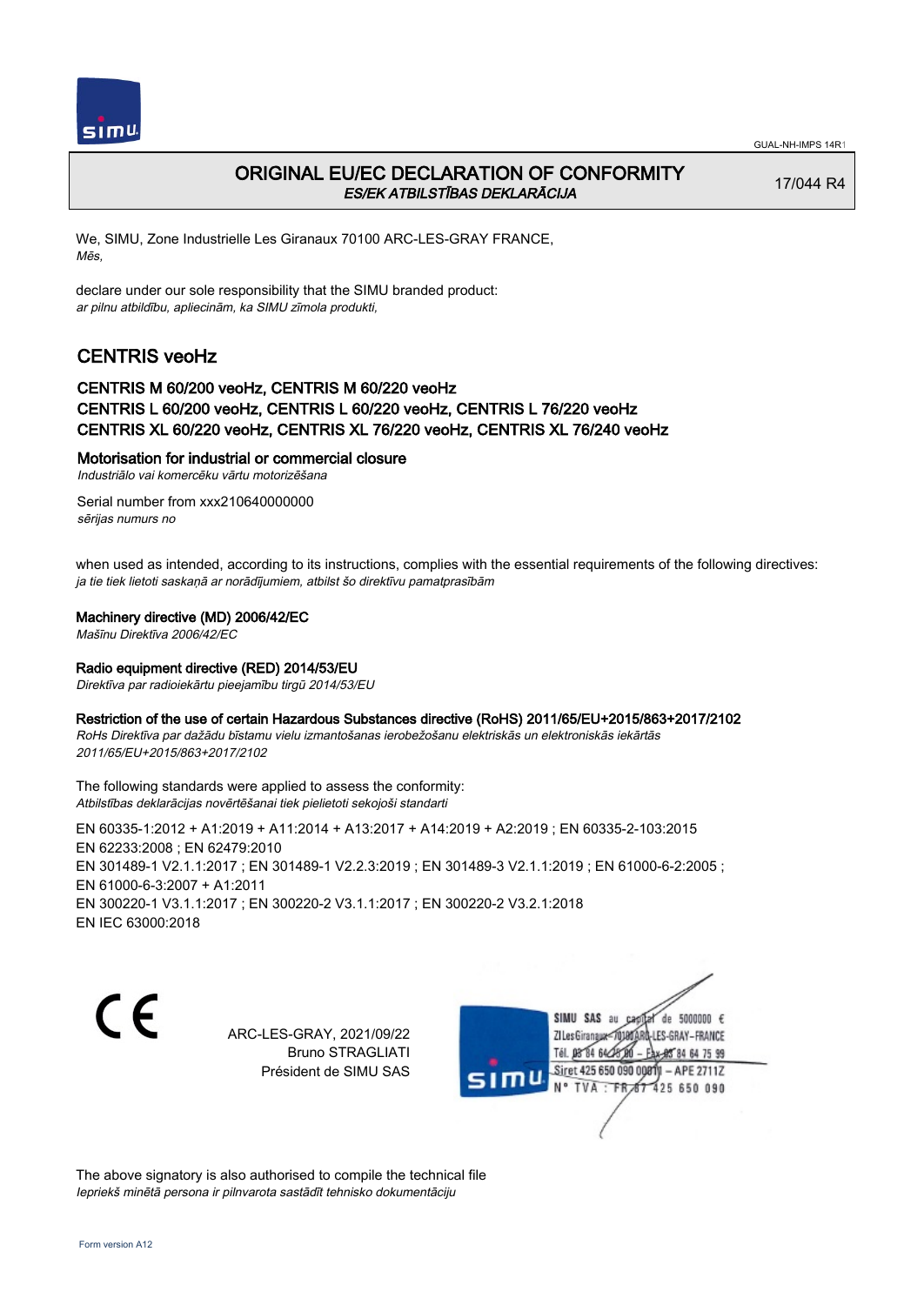



## ORIGINAL EU/EC DECLARATION OF CONFORMITY OORSPRONKELIJKE EU/EG-CONFORMITEITSVERKLARING

17/044 R4

We, SIMU, Zone Industrielle Les Giranaux 70100 ARC-LES-GRAY FRANCE, Wij,

declare under our sole responsibility that the SIMU branded product: verklaren op eigen verantwoordelijkheid dat het produkt van het SIMU

# CENTRIS veoHz

### CENTRIS M 60/200 veoHz, CENTRIS M 60/220 veoHz CENTRIS L 60/200 veoHz, CENTRIS L 60/220 veoHz, CENTRIS L 76/220 veoHz CENTRIS XL 60/220 veoHz, CENTRIS XL 76/220 veoHz, CENTRIS XL 76/240 veoHz

### Motorisation for industrial or commercial closure

Motorisatie voor industriële of commerciële afsluitingen

Serial number from xxx210640000000 Serienummer van

when used as intended, according to its instructions, complies with the essential requirements of the following directives: wanneer gebruikt voor de juiste toepassing voldoet aan de essentiële eisen van de volgende richtlijnen

### Machinery directive (MD) 2006/42/EC

Machinerichtlijn 2006/42/EC

### Radio equipment directive (RED) 2014/53/EU

Richtlijn radioapparatuur 2014/53/EU

### Restriction of the use of certain Hazardous Substances directive (RoHS) 2011/65/EU+2015/863+2017/2102

RoHS Richtlijn 2011/65/EU+2015/863+2017/2102

The following standards were applied to assess the conformity: De volgende referentiestandaarden worden toegepast om de overeenstemming te evalueren

EN 60335‑1:2012 + A1:2019 + A11:2014 + A13:2017 + A14:2019 + A2:2019 ; EN 60335‑2‑103:2015 EN 62233:2008 ; EN 62479:2010 EN 301489-1 V2.1.1:2017 ; EN 301489-1 V2.2.3:2019 ; EN 301489-3 V2.1.1:2019 ; EN 61000-6-2:2005 ; EN 61000‑6‑3:2007 + A1:2011 EN 300220‑1 V3.1.1:2017 ; EN 300220‑2 V3.1.1:2017 ; EN 300220‑2 V3.2.1:2018 EN IEC 63000:2018

C E

ARC-LES-GRAY, 2021/09/22 Bruno STRAGLIATI Président de SIMU SAS

SIMU SAS au de 5000000  $\epsilon$ ZI Les Giranaux</br/>701807 -LES-GRAY-FRANCE Tél. 08 84 64 28 85 84 64 75 99 Siret 425 650 090 0081  $-$  APE 2711Z TVA · FRAT 425 650 090

The above signatory is also authorised to compile the technical file De bovengenoemde persoon is ook bevoegd om het technisch dossier samen te stellen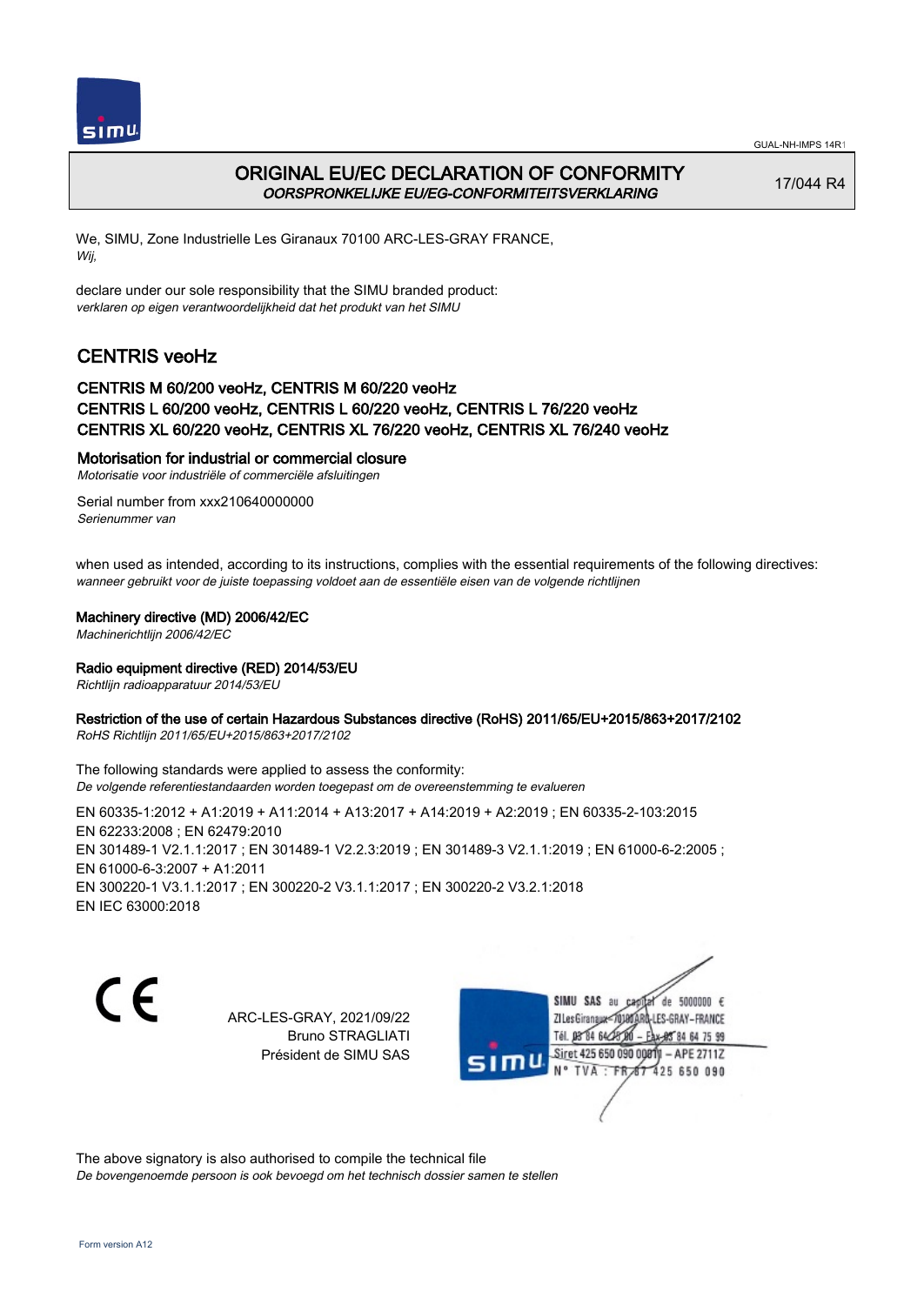

# ORIGINAL EU/EC DECLARATION OF CONFORMITY ORIGINAL EU / CE - ERKLÆRING

17/044 R4

We, SIMU, Zone Industrielle Les Giranaux 70100 ARC-LES-GRAY FRANCE, Vi,

declare under our sole responsibility that the SIMU branded product: erklærer under vårt eneansvar at SIMU merket produkt

# CENTRIS veoHz

## CENTRIS M 60/200 veoHz, CENTRIS M 60/220 veoHz CENTRIS L 60/200 veoHz, CENTRIS L 60/220 veoHz, CENTRIS L 76/220 veoHz CENTRIS XL 60/220 veoHz, CENTRIS XL 76/220 veoHz, CENTRIS XL 76/240 veoHz

### Motorisation for industrial or commercial closure

Motorisering for industrielle eller kommersielle produkter

Serial number from xxx210640000000 Serienummer fra

when used as intended, according to its instructions, complies with the essential requirements of the following directives: når de brukes som forutsatt, i henhold til sin instruks, i samsvar med de grunnlegende kravene i følgende direktiver

### Machinery directive (MD) 2006/42/EC

Maskindirektivet 2006/42/EC

### Radio equipment directive (RED) 2014/53/EU

Radioutstyr direktivet 2014/53/EU

### Restriction of the use of certain Hazardous Substances directive (RoHS) 2011/65/EU+2015/863+2017/2102

RoHS-direktivet 2011/65/EU+2015/863+2017/2102

The following standards were applied to assess the conformity: Følgende referansestandarder ble brukt for å vurdere samsvar

EN 60335‑1:2012 + A1:2019 + A11:2014 + A13:2017 + A14:2019 + A2:2019 ; EN 60335‑2‑103:2015 EN 62233:2008 ; EN 62479:2010 EN 301489-1 V2.1.1:2017 ; EN 301489-1 V2.2.3:2019 ; EN 301489-3 V2.1.1:2019 ; EN 61000-6-2:2005 ; EN 61000‑6‑3:2007 + A1:2011 EN 300220‑1 V3.1.1:2017 ; EN 300220‑2 V3.1.1:2017 ; EN 300220‑2 V3.2.1:2018 EN IEC 63000:2018

C E

ARC-LES-GRAY, 2021/09/22 Bruno STRAGLIATI Président de SIMU SAS

SIMU SAS au de 5000000  $\epsilon$ ZI Les Giranaux</DJ80AR -LES-GRAY-FRANCE Tél. 08 84 64 28 85 84 64 75 99 Siret 425 650 090 00811  $-$  APE 2711Z mu 425 650 090 TVA · FRAT

The above signatory is also authorised to compile the technical file Ovennevnte underskrevet fullmakt til å utarbeide den tekniske dokumentasjonen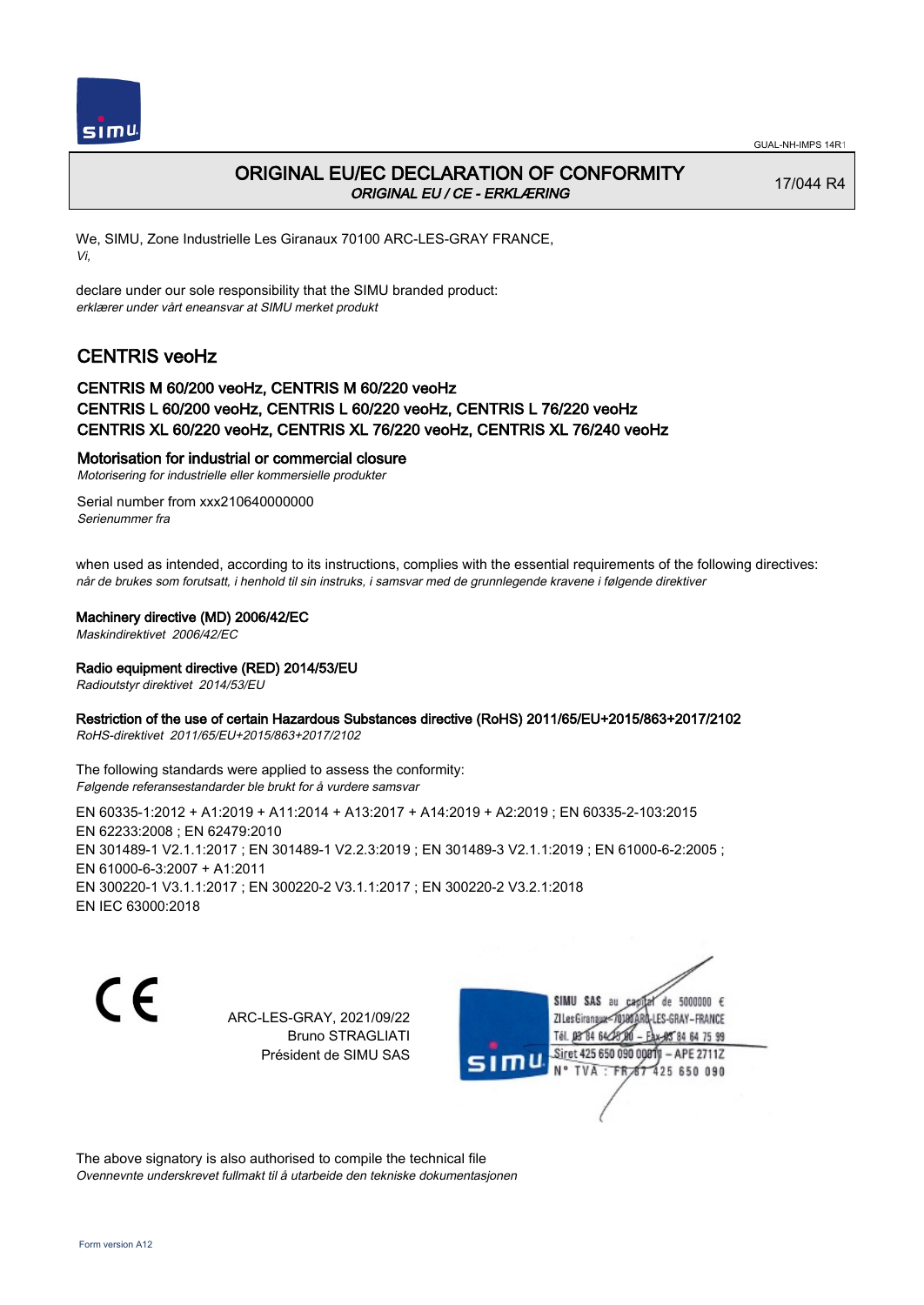



## ORIGINAL EU/EC DECLARATION OF CONFORMITY ORYGINALNA DEKLARACJA ZGODNOŚCI UE/WE

17/044 R4

We, SIMU, Zone Industrielle Les Giranaux 70100 ARC-LES-GRAY FRANCE, My,

declare under our sole responsibility that the SIMU branded product: deklarujemy z pełną odpowiedzialnością, że produkt oznaczony marką SIMU

# CENTRIS veoHz

### CENTRIS M 60/200 veoHz, CENTRIS M 60/220 veoHz CENTRIS L 60/200 veoHz, CENTRIS L 60/220 veoHz, CENTRIS L 76/220 veoHz CENTRIS XL 60/220 veoHz, CENTRIS XL 76/220 veoHz, CENTRIS XL 76/240 veoHz

### Motorisation for industrial or commercial closure

Wyposażenie w napęd zamknięcia przemysłowego lub handlowego

Serial number from xxx210640000000 z numerem seryjnym od

when used as intended, according to its instructions, complies with the essential requirements of the following directives: gdy jest używany zgodnie z przeznaczeniem i instrukcjami, spełnia podstawowe wymagania następujących Dyrektyw

### Machinery directive (MD) 2006/42/EC

Dyrektywa maszynowa 2006/42/EC

### Radio equipment directive (RED) 2014/53/EU

Dyrektywa o urządzeniach radiowych 2014/53/EU

### Restriction of the use of certain Hazardous Substances directive (RoHS) 2011/65/EU+2015/863+2017/2102

Dyrektywa RoHS 2011/65/EU+2015/863+2017/2102

The following standards were applied to assess the conformity: Do oceny zgodności zostały zastosowane następujące normy

EN 60335‑1:2012 + A1:2019 + A11:2014 + A13:2017 + A14:2019 + A2:2019 ; EN 60335‑2‑103:2015 EN 62233:2008 ; EN 62479:2010 EN 301489-1 V2.1.1:2017 ; EN 301489-1 V2.2.3:2019 ; EN 301489-3 V2.1.1:2019 ; EN 61000-6-2:2005 ; EN 61000‑6‑3:2007 + A1:2011 EN 300220‑1 V3.1.1:2017 ; EN 300220‑2 V3.1.1:2017 ; EN 300220‑2 V3.2.1:2018 EN IEC 63000:2018

C E

ARC-LES-GRAY, 2021/09/22 Bruno STRAGLIATI Président de SIMU SAS

SIMU SAS au de 5000000  $\epsilon$ capital ZI Les Giranaux</DJ80AR -LES-GRAY-FRANCE Tél. 08 84 64 28 85 84 64 75 99 Siret 425 650 090 0081  $-$  APE 2711Z 'nЦ TVA: FR 67 425 650 090

The above signatory is also authorised to compile the technical file Osoba wskazana powyżej jest również upoważniony do przygotowania dokumentacji technicznej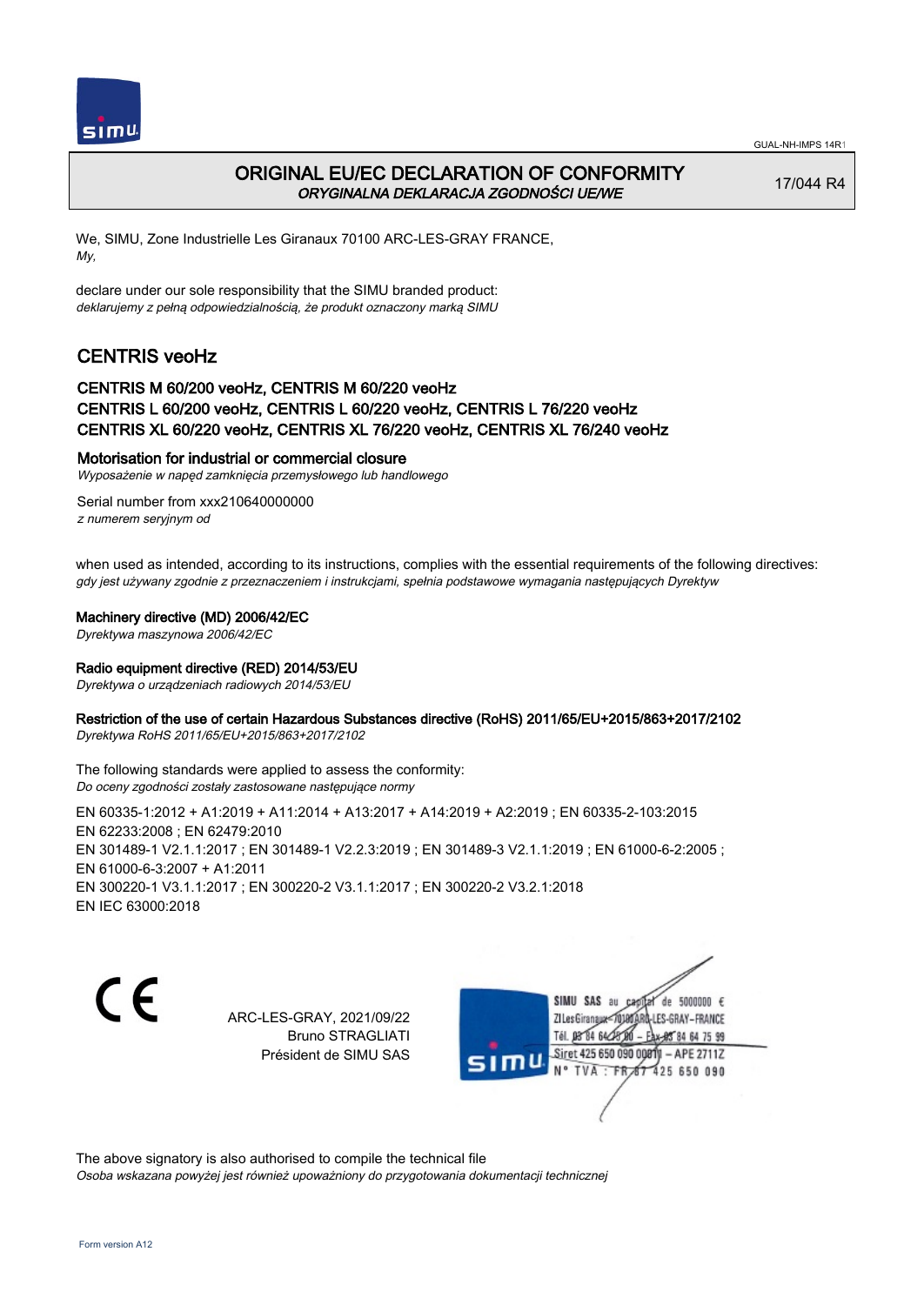



## ORIGINAL EU/EC DECLARATION OF CONFORMITY DECLARAÇÃO UE/CE DE CONFORMIDADE ORIGINAL

17/044 R4

We, SIMU, Zone Industrielle Les Giranaux 70100 ARC-LES-GRAY FRANCE, Nós,

declare under our sole responsibility that the SIMU branded product: declaramos sob nossa única responsabilidade que o dispositivo marca SIMU

# CENTRIS veoHz

### CENTRIS M 60/200 veoHz, CENTRIS M 60/220 veoHz CENTRIS L 60/200 veoHz, CENTRIS L 60/220 veoHz, CENTRIS L 76/220 veoHz CENTRIS XL 60/220 veoHz, CENTRIS XL 76/220 veoHz, CENTRIS XL 76/240 veoHz

### Motorisation for industrial or commercial closure

Motorização para encerramento industrial ou comercial

Serial number from xxx210640000000 Número de série desde

when used as intended, according to its instructions, complies with the essential requirements of the following directives: Quando utilizado de acordo com sua a aplicação, segundo as suas instruções, cumpre os requisitos essenciais das seguintes diretivas

#### Machinery directive (MD) 2006/42/EC

Diretiva Máquinas 2006/42/EC

### Radio equipment directive (RED) 2014/53/EU

Diretiva equipamentos de rádio 2014/53/EU

### Restriction of the use of certain Hazardous Substances directive (RoHS) 2011/65/EU+2015/863+2017/2102

Diretiva RoHS 2011/65/EU+2015/863+2017/2102

The following standards were applied to assess the conformity: As normas de referência apresentadas em seguida foram aplicadas para avaliar a conformidade

EN 60335‑1:2012 + A1:2019 + A11:2014 + A13:2017 + A14:2019 + A2:2019 ; EN 60335‑2‑103:2015 EN 62233:2008 ; EN 62479:2010 EN 301489-1 V2.1.1:2017 ; EN 301489-1 V2.2.3:2019 ; EN 301489-3 V2.1.1:2019 ; EN 61000-6-2:2005 ; EN 61000‑6‑3:2007 + A1:2011 EN 300220‑1 V3.1.1:2017 ; EN 300220‑2 V3.1.1:2017 ; EN 300220‑2 V3.2.1:2018 EN IEC 63000:2018



ARC-LES-GRAY, 2021/09/22 Bruno STRAGLIATI Président de SIMU SAS

SIMU SAS au de 5000000  $\epsilon$ ZI Les Giranaux</DJ80 -LES-GRAY-FRANCE Tél. 08 84 64 28 85 84 64 75 99 Siret 425 650 090 0081  $-$  APE 2711Z TVA · FRAT 425 650 090

The above signatory is also authorised to compile the technical file A pessoa nomeada acima também está autorizada a compilar o processo técnico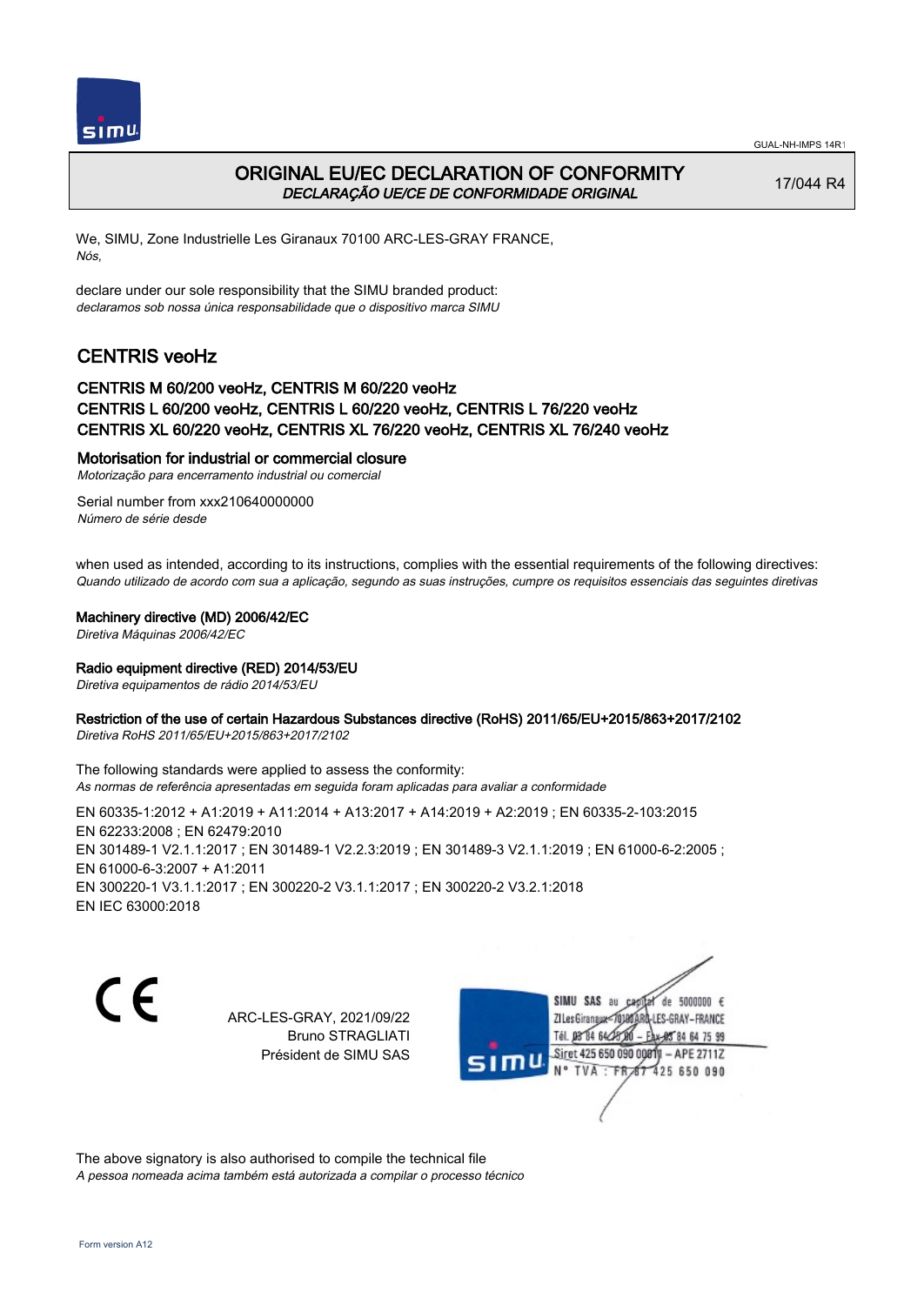



## ORIGINAL EU/EC DECLARATION OF CONFORMITY ORIGINAL EU/EC DECLARAIE DE CONFORMITATE

17/044 R4

We, SIMU, Zone Industrielle Les Giranaux 70100 ARC-LES-GRAY FRANCE, Noi,

declare under our sole responsibility that the SIMU branded product: declarăm pe propria răspundere că produsele marca SIMU

# CENTRIS veoHz

### CENTRIS M 60/200 veoHz, CENTRIS M 60/220 veoHz CENTRIS L 60/200 veoHz, CENTRIS L 60/220 veoHz, CENTRIS L 76/220 veoHz CENTRIS XL 60/220 veoHz, CENTRIS XL 76/220 veoHz, CENTRIS XL 76/240 veoHz

### Motorisation for industrial or commercial closure

Motorizare pentru închidere comercială sau industrială

Serial number from xxx210640000000 Numărul de serie din

when used as intended, according to its instructions, complies with the essential requirements of the following directives: utilizate conform destinaiei lor, aa cum este descris în manualul de utilizare, sunt în conformitate cu cerinele eseniale ale următoarelor directive

### Machinery directive (MD) 2006/42/EC

Directiva privind echipamentele tehnice 2006/42/EC

### Radio equipment directive (RED) 2014/53/EU

Directiva privind echipamentele radio 2014/53/EU

# Restriction of the use of certain Hazardous Substances directive (RoHS) 2011/65/EU+2015/863+2017/2102

Directiva RoHS 2011/65/EU+2015/863+2017/2102

The following standards were applied to assess the conformity: Următoarele standarde de referină au fost aplicate pentru respectarea conformităii

EN 60335‑1:2012 + A1:2019 + A11:2014 + A13:2017 + A14:2019 + A2:2019 ; EN 60335‑2‑103:2015 EN 62233:2008 ; EN 62479:2010 EN 301489-1 V2.1.1:2017 ; EN 301489-1 V2.2.3:2019 ; EN 301489-3 V2.1.1:2019 ; EN 61000-6-2:2005 ; EN 61000‑6‑3:2007 + A1:2011 EN 300220‑1 V3.1.1:2017 ; EN 300220‑2 V3.1.1:2017 ; EN 300220‑2 V3.2.1:2018 EN IEC 63000:2018

 $\epsilon$ 

ARC-LES-GRAY, 2021/09/22 Bruno STRAGLIATI Président de SIMU SAS



The above signatory is also authorised to compile the technical file Semnatarul de mai sus este, de asemenea, autorizat să întocmească dosarul tehnic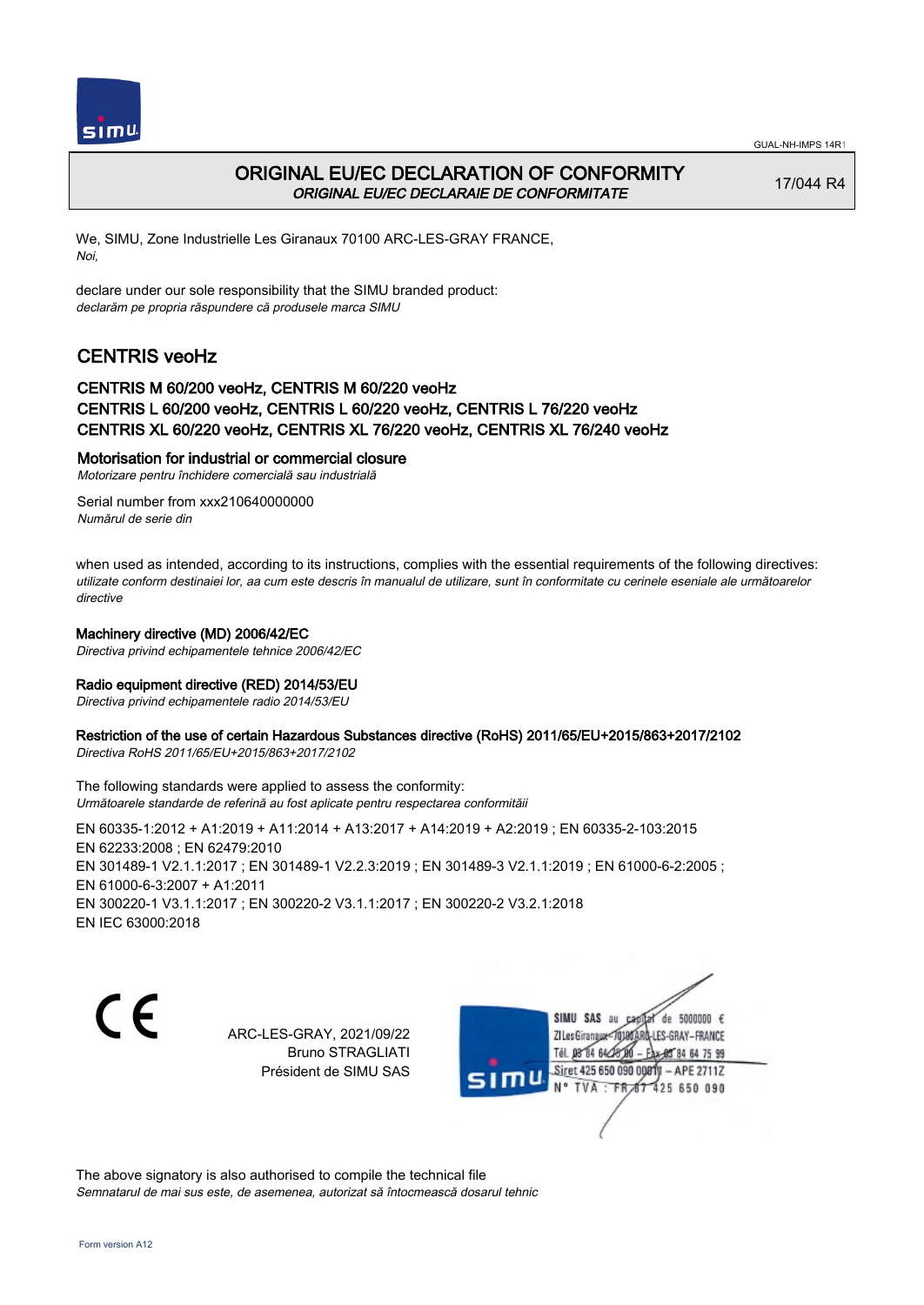



## ORIGINAL EU/EC DECLARATION OF CONFORMITY ORIGINAL EU/EG-FÖRSÄKRAN OM ÖVERENSSTÄMMELSE

17/044 R4

We, SIMU, Zone Industrielle Les Giranaux 70100 ARC-LES-GRAY FRANCE, Vi,

declare under our sole responsibility that the SIMU branded product: försäkrar på eget ansvar att produkten av varumärket SIMU

# CENTRIS veoHz

### CENTRIS M 60/200 veoHz, CENTRIS M 60/220 veoHz CENTRIS L 60/200 veoHz, CENTRIS L 60/220 veoHz, CENTRIS L 76/220 veoHz CENTRIS XL 60/220 veoHz, CENTRIS XL 76/220 veoHz, CENTRIS XL 76/240 veoHz

### Motorisation for industrial or commercial closure

Motorisering för industriell eller kommersiell access

Serial number from xxx210640000000 Serienumret från

when used as intended, according to its instructions, complies with the essential requirements of the following directives: uppfyller de grundläggande kraven i följande direktiv när den används på det sätt som avses, i enlighet med bruksanvisningen

#### Machinery directive (MD) 2006/42/EC

Maskindirektivet 2006/42/EC

### Radio equipment directive (RED) 2014/53/EU

Direktivet om radioutrustning 2014/53/EU

### Restriction of the use of certain Hazardous Substances directive (RoHS) 2011/65/EU+2015/863+2017/2102

RoHS-direktivet 2011/65/EU+2015/863+2017/2102

The following standards were applied to assess the conformity: Följande referensnormer har tillämpats för att göra en bedömning av överensstämmelsen

EN 60335‑1:2012 + A1:2019 + A11:2014 + A13:2017 + A14:2019 + A2:2019 ; EN 60335‑2‑103:2015 EN 62233:2008 ; EN 62479:2010 EN 301489-1 V2.1.1:2017 ; EN 301489-1 V2.2.3:2019 ; EN 301489-3 V2.1.1:2019 ; EN 61000-6-2:2005 ; EN 61000‑6‑3:2007 + A1:2011 EN 300220‑1 V3.1.1:2017 ; EN 300220‑2 V3.1.1:2017 ; EN 300220‑2 V3.2.1:2018 EN IEC 63000:2018

C E

ARC-LES-GRAY, 2021/09/22 Bruno STRAGLIATI Président de SIMU SAS

SIMU SAS au de 5000000  $\epsilon$ ZI Les Giranaux</DJ80AF -LES-GRAY-FRANCE Tél. 08 84 64 28 85 84 64 75 99 Siret 425 650 090 0081  $-$  APE 2711Z 425 650 090 TVA · FRAT

The above signatory is also authorised to compile the technical file Den person som anges ovan är också behörig att ställa samman den tekniska dokumentationen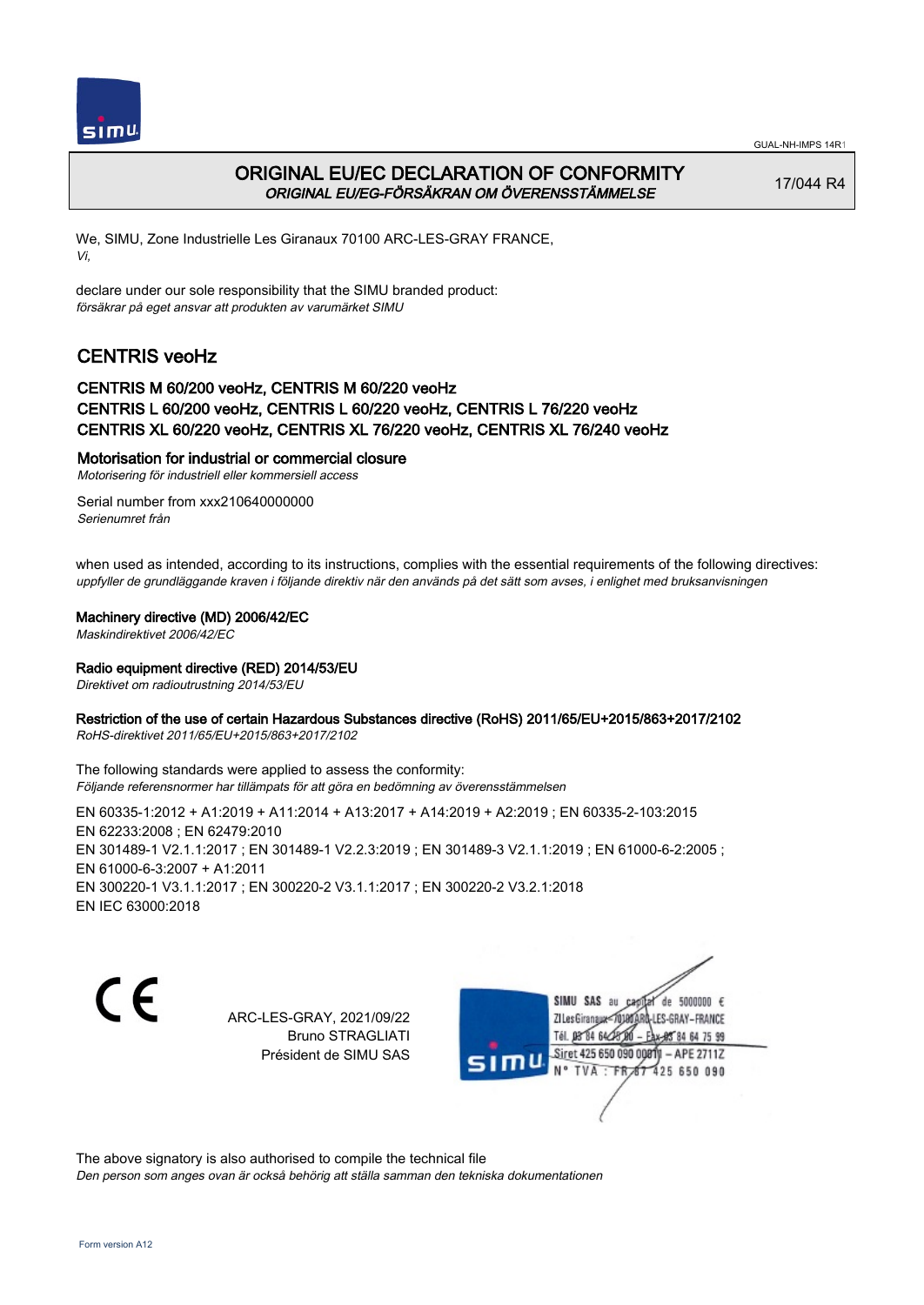

# ORIGINAL EU/EC DECLARATION OF CONFORMITY ORIGINÁLNE VYHLÁSENIE EU/ES O ZHODE

17/044 R4

We, SIMU, Zone Industrielle Les Giranaux 70100 ARC-LES-GRAY FRANCE, My,

declare under our sole responsibility that the SIMU branded product: vyhlasujeme na svoju výlučnú zodpovednosť, že výrobok značky SIMU

# CENTRIS veoHz

## CENTRIS M 60/200 veoHz, CENTRIS M 60/220 veoHz CENTRIS L 60/200 veoHz, CENTRIS L 60/220 veoHz, CENTRIS L 76/220 veoHz CENTRIS XL 60/220 veoHz, CENTRIS XL 76/220 veoHz, CENTRIS XL 76/240 veoHz

### Motorisation for industrial or commercial closure

Pohon pre priemyselné alebo komerčné brány

Serial number from xxx210640000000 Seriové číslo od

when used as intended, according to its instructions, complies with the essential requirements of the following directives: ak je používaný v súlade s účelom použitia a s návodom, spĺňa základné požiadavky týchto smerníc

### Machinery directive (MD) 2006/42/EC

Smernica o strojových zariadeniach 2006/42/EC

### Radio equipment directive (RED) 2014/53/EU

Smernica o sprístupňovaniu rádiových zariadení na trhu 2014/53/EU

### Restriction of the use of certain Hazardous Substances directive (RoHS) 2011/65/EU+2015/863+2017/2102

Smernica o obmedzení používania určitých nebezpečných látok v elektrických a elektronických zariadeniach 2011/65/EU+2015/863+2017/2102

The following standards were applied to assess the conformity: Pre posúdenie zhody boli použité následujúce normy

EN 60335‑1:2012 + A1:2019 + A11:2014 + A13:2017 + A14:2019 + A2:2019 ; EN 60335‑2‑103:2015 EN 62233:2008 ; EN 62479:2010 EN 301489‑1 V2.1.1:2017 ; EN 301489‑1 V2.2.3:2019 ; EN 301489‑3 V2.1.1:2019 ; EN 61000‑6‑2:2005 ; EN 61000‑6‑3:2007 + A1:2011 EN 300220‑1 V3.1.1:2017 ; EN 300220‑2 V3.1.1:2017 ; EN 300220‑2 V3.2.1:2018 EN IEC 63000:2018

C E

ARC-LES-GRAY, 2021/09/22 Bruno STRAGLIATI Président de SIMU SAS



The above signatory is also authorised to compile the technical file uvedená osoba je tiež osoba zodpovedná za vypracovanie technickej dokumentácie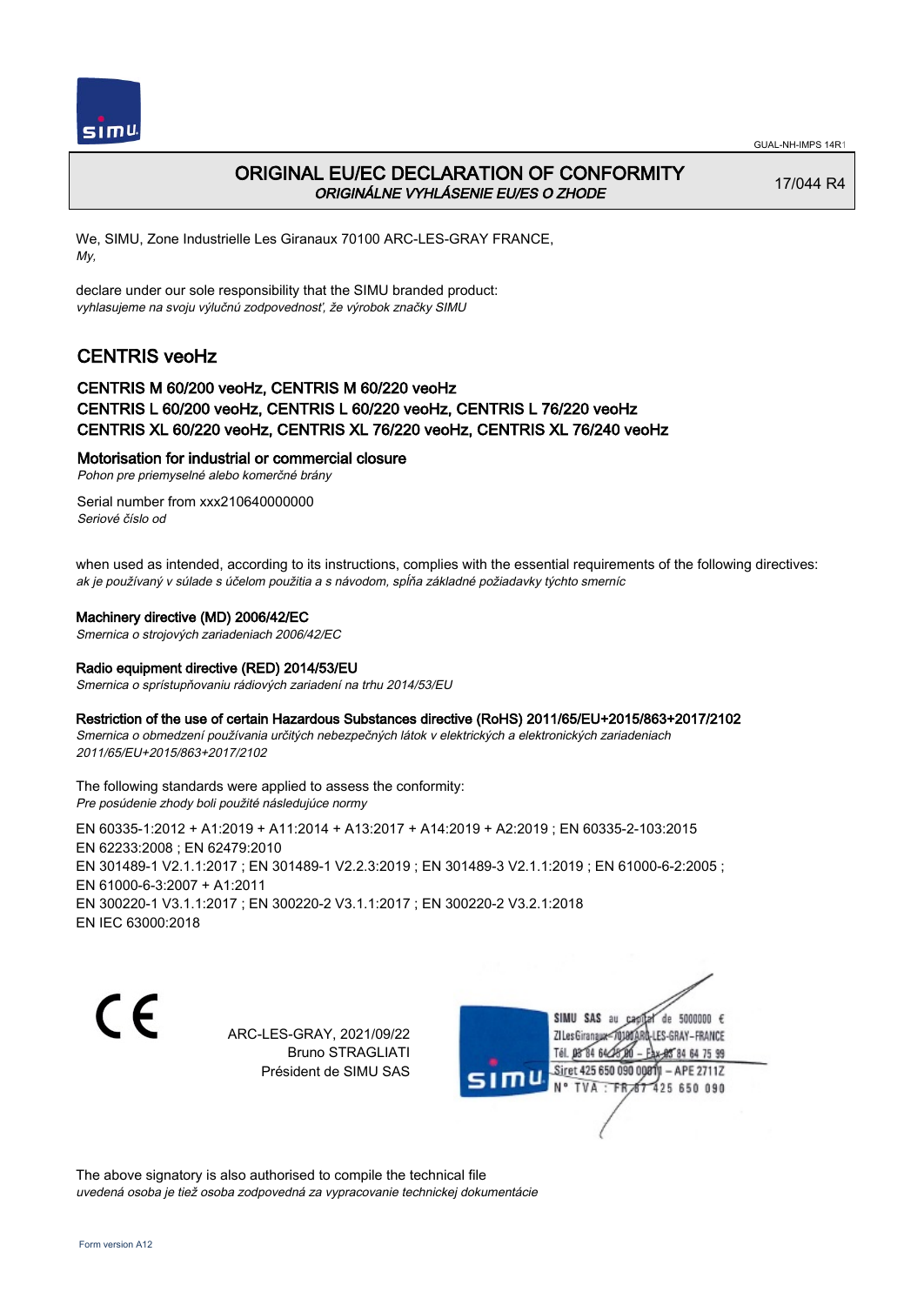



# ORIGINAL EU/EC DECLARATION OF CONFORMITY IZJAVA O SKLADNOSTI / IZJAVA O LASTNOSTIH

17/044 R4

We, SIMU, Zone Industrielle Les Giranaux 70100 ARC-LES-GRAY FRANCE, Mi,

declare under our sole responsibility that the SIMU branded product: S polno odgovornostjo izjavljamo, da izdelki blagovne znamke SIMU

# CENTRIS veoHz

### CENTRIS M 60/200 veoHz, CENTRIS M 60/220 veoHz CENTRIS L 60/200 veoHz, CENTRIS L 60/220 veoHz, CENTRIS L 76/220 veoHz CENTRIS XL 60/220 veoHz, CENTRIS XL 76/220 veoHz, CENTRIS XL 76/240 veoHz

### Motorisation for industrial or commercial closure

Motorizacija vrat za industrijsko ali komercialno uporabo

Serial number from xxx210640000000 'Serijska številka

when used as intended, according to its instructions, complies with the essential requirements of the following directives: ko se uporabljajo v skladu z namembnostjo in navodili, ustrezajo bistvenim zahtevam naslednjih direktiv

### Machinery directive (MD) 2006/42/EC

Direktiva o strojih 2006/42/EC

### Radio equipment directive (RED) 2014/53/EU

Ditrektiva o Radijski opremi 2014/53/EU

### Restriction of the use of certain Hazardous Substances directive (RoHS) 2011/65/EU+2015/863+2017/2102

Direktiva RoHS 2011/65/EU+2015/863+2017/2102

The following standards were applied to assess the conformity: Za preverjanje skladnosti so bili uporabljeni naslednji standardi

EN 60335‑1:2012 + A1:2019 + A11:2014 + A13:2017 + A14:2019 + A2:2019 ; EN 60335‑2‑103:2015 EN 62233:2008 ; EN 62479:2010 EN 301489-1 V2.1.1:2017 ; EN 301489-1 V2.2.3:2019 ; EN 301489-3 V2.1.1:2019 ; EN 61000-6-2:2005 ; EN 61000‑6‑3:2007 + A1:2011 EN 300220‑1 V3.1.1:2017 ; EN 300220‑2 V3.1.1:2017 ; EN 300220‑2 V3.2.1:2018 EN IEC 63000:2018

C E

ARC-LES-GRAY, 2021/09/22 Bruno STRAGLIATI Président de SIMU SAS

SIMU SAS au de 5000000  $\epsilon$ ZI Les Giranaux</DJ80AR -LES-GRAY-FRANCE Tél. 08 84 64 28 85 84 64 75 99 Siret 425 650 090 00811  $-$  APE 2711Z mu 425 650 090 TVA · FRAT

The above signatory is also authorised to compile the technical file Podpisnik, naveden zgoraj, je pooblaščen tudi za pripravo tehnične dokumentacije